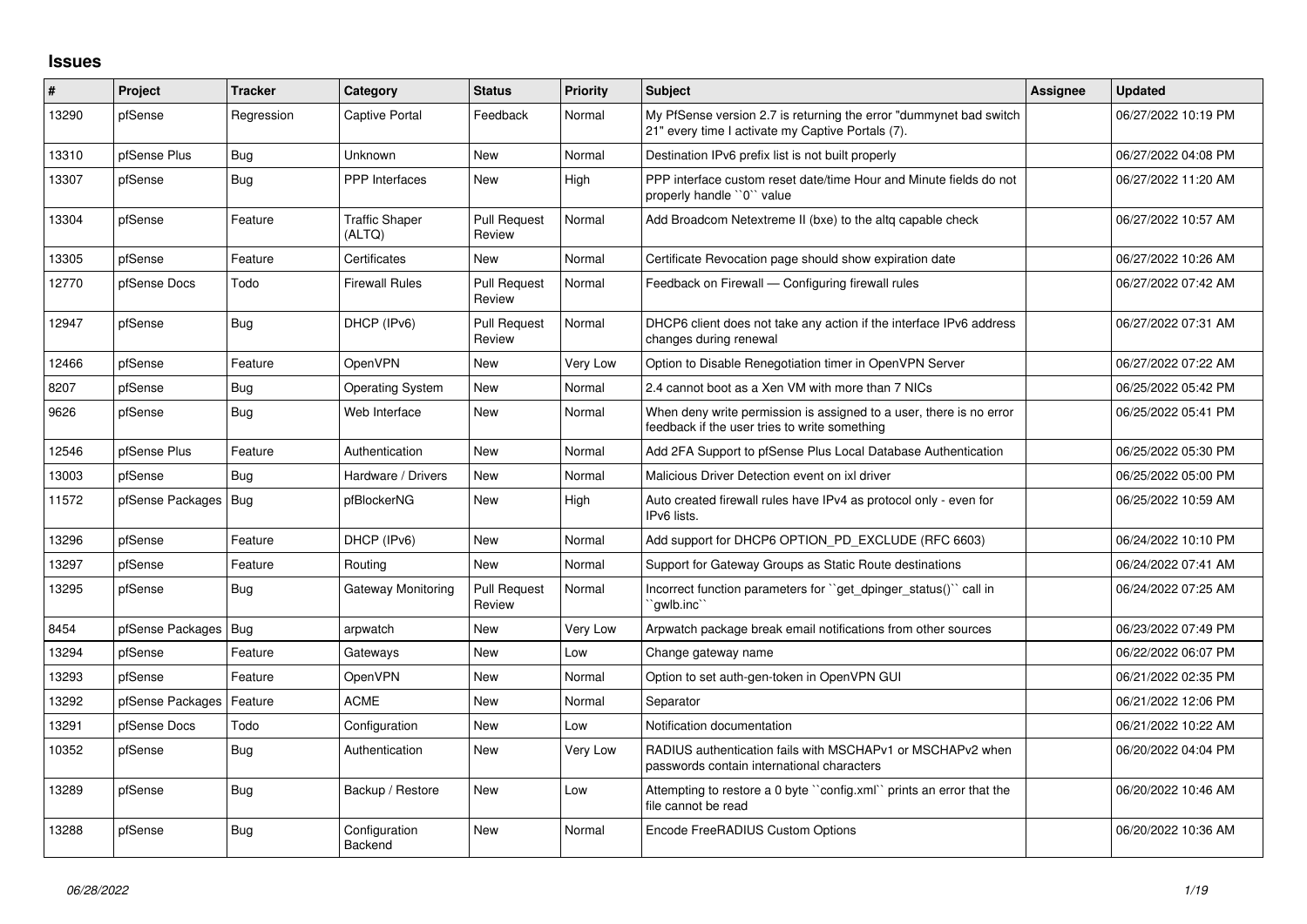| #     | <b>Project</b>         | <b>Tracker</b> | Category                 | <b>Status</b>          | <b>Priority</b> | <b>Subject</b>                                                                                     | <b>Assignee</b> | <b>Updated</b>      |
|-------|------------------------|----------------|--------------------------|------------------------|-----------------|----------------------------------------------------------------------------------------------------|-----------------|---------------------|
| 13287 | pfSense                | Feature        | Configuration<br>Backend | New                    | Normal          | Encode OpenVPN Custom Options                                                                      |                 | 06/20/2022 10:33 AM |
| 5413  | pfSense                | Bug            | <b>DNS Resolver</b>      | Confirmed              | High            | Incorrect Handling of Unbound Resolver [service restarts, cache<br>loss, DNS service interruption] |                 | 06/19/2022 11:11 PM |
| 12982 | pfSense Packages       | Bug            | FreeRADIUS               | <b>New</b>             | Normal          | FreeRadius RadReply table entries missing from pf                                                  |                 | 06/19/2022 05:38 PM |
| 13280 | pfSense                | <b>Bug</b>     | Unknown                  | New                    | Normal          | Entries duplicated in /boot/loader.conf                                                            |                 | 06/19/2022 11:11 AM |
| 13279 | pfSense                | Bug            | Interfaces               | New                    | Normal          | DHCP config override affects Gateway installation.                                                 |                 | 06/17/2022 07:25 AM |
| 13167 | pfSense                | Bug            | Dynamic DNS              | <b>New</b>             | Normal          | phpDynDNS: DigitalOcean ddns update fails (bad request, invalid<br>character '-' in request_id)    |                 | 06/16/2022 09:30 PM |
| 13277 | pfSense                | Bug            | <b>IGMP Proxy</b>        | <b>New</b>             | Normal          | IGMP Proxy webConfigurator Page Always Produces Error                                              |                 | 06/16/2022 07:50 PM |
| 13276 | pfSense                | Bug            | <b>IGMP Proxy</b>        | New                    | Normal          | IGMP Proxy Error Message for Logging Links to System Log<br>Instead of Routing Log                 |                 | 06/16/2022 07:48 PM |
| 13154 | pfSense Packages       | Bug            | pfBlockerNG              | Confirmed              | Normal          | pfBlocker causing excessive CPU load                                                               |                 | 06/14/2022 01:14 PM |
| 13273 | pfSense                | <b>Bug</b>     | DHCP (IPv4)              | New                    | Normal          | dhclient can use conflicting recorded leases                                                       |                 | 06/14/2022 11:07 AM |
| 13180 | pfSense Packages   Bug |                | pfBlockerNG              | New                    | High            | High CPU Utilization with pfb filter Isince PfBlockerNG update to<br>devel 3.1.0 4                 |                 | 06/14/2022 08:00 AM |
| 13156 | pfSense Packages       | Regression     | pfBlockerNG              | <b>New</b>             | Normal          | pfBlockerNG IP block stats do not work                                                             |                 | 06/13/2022 08:16 PM |
| 13268 | pfSense                | Todo           | Console Menu             | Ready To Test   Normal |                 | columns don't align nicely in console with medium-long interface<br>names                          |                 | 06/12/2022 10:32 PM |
| 13267 | pfSense                | Bug            | OpenVPN                  | New                    | Normal          | dpinger continues to run on OpenVPN gateway after OpenVPN<br>service is stopped.                   |                 | 06/12/2022 02:49 PM |
| 13074 | pfSense Plus           | Bug            | Cryptographic<br>Modules | <b>New</b>             | Normal          | AES-GCM with SafeXcel on Netgate 2100 causes MBUF overload                                         |                 | 06/12/2022 11:14 AM |
| 13252 | pfSense                | <b>Bug</b>     | Upgrade                  | <b>New</b>             | Normal          | reduce frequency of php-fpm socket connection attempts from<br>check reload status                 |                 | 06/12/2022 11:11 AM |
| 13206 | pfSense Plus           | Bug            | Hardware / Drivers       | <b>New</b>             | Normal          | SG-3100 LED GPIO hangs                                                                             |                 | 06/11/2022 07:01 PM |
| 13256 | pfSense                | Feature        | DHCP (IPv4)              | <b>New</b>             | Normal          | Better handling of duplicate IPs in static DHCP assignments                                        |                 | 06/11/2022 04:51 PM |
| 13264 | pfSense                | Feature        | <b>IPsec</b>             | New                    | Normal          | IPSec Phase2 select multiple PFS key groups                                                        |                 | 06/10/2022 04:29 PM |
| 13263 | pfSense                | <b>Bug</b>     | DHCP (IPv4)              | New                    | Low             | Deleting a static DHCP entry when the related IP is not in the arp<br>table spams the log          |                 | 06/10/2022 11:18 AM |
| 10446 | pfSense                | Feature        | Rules / NAT              | New                    | Very Low        | VIP address is not shown in firewall rules                                                         |                 | 06/09/2022 02:07 PM |
| 13260 | pfSense                | Feature        | Authentication           | New                    | Normal          | Add support for OpenVPN static-challenge                                                           |                 | 06/09/2022 02:04 PM |
| 13254 | pfSense                | Bug            | <b>DNS Resolver</b>      | New                    | Normal          | DNS resolver does not update "unbound.conf" file during link down<br>events                        |                 | 06/08/2022 07:55 AM |
| 10436 | pfSense Packages       | Bug            | softflowd                | New                    | Normal          | softflowd no longer sends flow data after upgrade (v0.9.9_1 -><br>v1.0.0                           |                 | 06/07/2022 12:25 AM |
| 13253 | pfSense                | Bug            | DHCP (IPv6)              | New                    | Normal          | 'dhcp6c'' is not restarted when applying settings when multiple<br>WANs are configured for DHCP6   |                 | 06/06/2022 02:58 PM |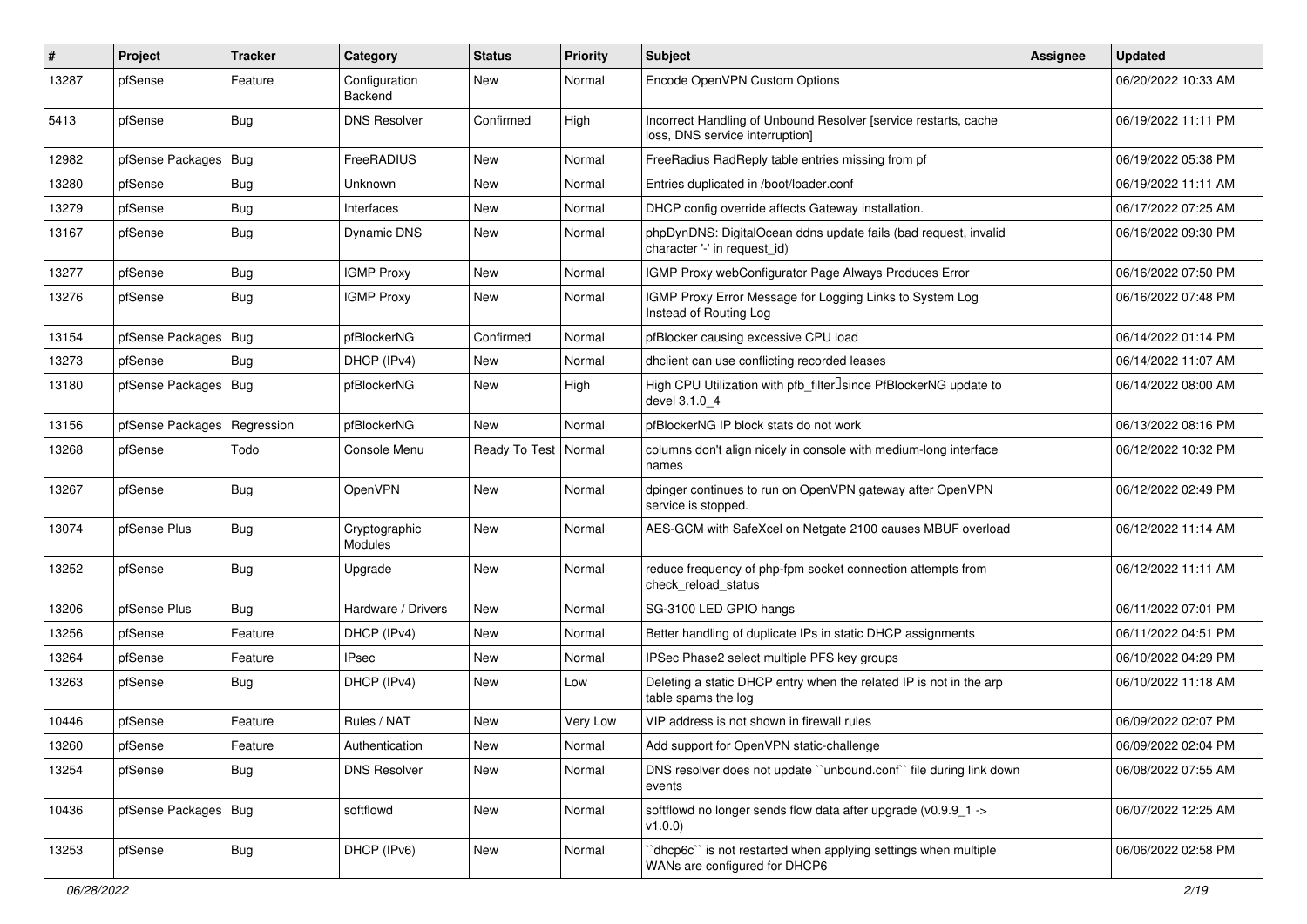| #     | Project                | <b>Tracker</b> | Category                        | <b>Status</b> | <b>Priority</b> | <b>Subject</b>                                                                                     | Assignee | <b>Updated</b>      |
|-------|------------------------|----------------|---------------------------------|---------------|-----------------|----------------------------------------------------------------------------------------------------|----------|---------------------|
| 12878 | pfSense                | <b>Bug</b>     | <b>Traffic Shaper</b><br>(ALTQ) | Incomplete    | Normal          | Traffic shaping by interface, route queue bandwidth inbound, out by<br>a large factor.             |          | 06/06/2022 07:03 AM |
| 13249 | pfSense                | Bug            | Console Menu                    | <b>New</b>    | Normal          | Running playback comands multiple times results in PHP error                                       |          | 06/06/2022 07:02 AM |
| 13248 | pfSense                | Regression     | DHCP (IPv6)                     | New           | Normal          | IPv6 Router Advertisements runs when config.xml does not contain<br>an entry for the interface     |          | 06/05/2022 07:44 PM |
| 13247 | pfSense Packages   Bug |                | open-vm-tools                   | New           | Low             | Open-VM-Tools service actions do not work                                                          |          | 06/05/2022 07:09 PM |
| 13246 | pfSense Packages       | Feature        | iperf                           | New           | Normal          | iperf3 service controls do not work                                                                |          | 06/05/2022 06:51 PM |
| 12974 | pfSense Plus           | Bug            | Installer                       | New           | Normal          | Typing anything into 1100/2100 recovery installer causes process to<br>stop                        |          | 06/05/2022 04:10 PM |
| 12821 | pfSense                | Regression     | Hardware / Drivers              | Confirmed     | Normal          | Intel e1000 driver (em & igb) cannot pass VLAN0 tagged packets                                     |          | 06/05/2022 08:23 AM |
| 13244 | pfSense                | Feature        | Web Interface                   | New           | Normal          | Add help text under Timezone settings in the GUI                                                   |          | 06/03/2022 01:00 PM |
| 13242 | pfSense                | Feature        | Gateway Monitoring              | New           | Normal          | Enhancements to static route creation/deletion for dpinger monitor<br>IPs.                         |          | 06/03/2022 11:20 AM |
| 13076 | pfSense                | Bug            | Gateway Monitoring              | New           | Normal          | Marking a gateway as down does not affect IPsec entries using<br>gateway groups                    |          | 06/03/2022 10:32 AM |
| 12612 | pfSense                | <b>Bug</b>     | <b>DNS Resolver</b>             | <b>New</b>    | Normal          | DNS Resolver is restarted during every "rc.newwanip" event                                         |          | 06/03/2022 07:13 AM |
| 13240 | pfSense                | <b>Bug</b>     | Rules / NAT                     | New           | Normal          | Dynamic NPt entry UI has a couple quirks                                                           |          | 06/02/2022 09:32 PM |
| 12095 | pfSense                | <b>Bug</b>     | Authentication                  | New           | Normal          | Memory leak in pcscd                                                                               |          | 06/01/2022 01:01 PM |
| 13237 | pfSense                | <b>Bug</b>     | DHCP (IPv6)                     | New           | Normal          | dhcp6c script cannot be executed safely                                                            |          | 06/01/2022 11:20 AM |
| 13236 | pfSense Docs           | Todo           | Products                        | New           | Normal          | Document link speed limitations with igc and ix on 6100/4100                                       |          | 05/31/2022 05:53 PM |
| 13233 | pfSense Plus           | <b>Bug</b>     | OpenVPN                         | Feedback      | Normal          | OpenVPN DCO connection fails with Auth Digest Algorithm set to<br><b>SHA512</b>                    |          | 05/31/2022 03:39 PM |
| 10818 | pfSense Packages       | Feature        | New Package<br>Request          | <b>New</b>    | Normal          | <b>UDP Broadcast Relay</b>                                                                         |          | 05/31/2022 02:13 AM |
| 12534 | pfSense Plus           | Feature        | Hardware / Drivers              | <b>New</b>    | Normal          | Generate a ISO Image for Remote Restore of pfSense Plus on the<br>XG-1537 and 1541 units with IPMI |          | 05/30/2022 10:28 AM |
| 12877 | pfSense                | Bug            | <b>Dynamic DNS</b>              | Feedback      | Normal          | Cloudflare DynDNS fails to update more than two addresses                                          |          | 05/29/2022 06:56 PM |
| 8173  | pfSense                | Feature        | Interfaces                      | New           | Normal          | dhcp6c - RAW Options                                                                               |          | 05/29/2022 05:34 PM |
| 12875 | pfSense                | <b>Bug</b>     | Package System                  | <b>New</b>    | Normal          | Import zabbix-agent6 and zabbix-proxy6 from FreeBSD Ports                                          |          | 05/28/2022 06:50 PM |
| 12658 | pfSense Packages       | Feature        | darkstat                        | New           | Normal          | Adding prometheus metrics to darkstat                                                              |          | 05/27/2022 09:44 PM |
| 13227 | pfSense                | Feature        | <b>IPsec</b>                    | New           | High            | Enable IPSec Virtual IP Pool assignment by Radius for Mobile<br>Users - SIMPLE FIX                 |          | 05/27/2022 10:15 AM |
| 13224 | pfSense                | <b>Bug</b>     | Notifications                   | New           | Normal          | Email notification flood when UPS (NUT) and WAN send<br>notifications                              |          | 05/27/2022 01:58 AM |
| 13222 | pfSense                | <b>Bug</b>     | UPnP/NAT-PMP                    | New           | Normal          | CARP IP does not listen for NAT-PMP packets                                                        |          | 05/26/2022 02:28 PM |
| 13220 | pfSense                | Feature        | <b>Captive Portal</b>           | New           | Very Low        | Voucher per-roll bandwidth restrictions and traffic quotas                                         |          | 05/26/2022 08:16 AM |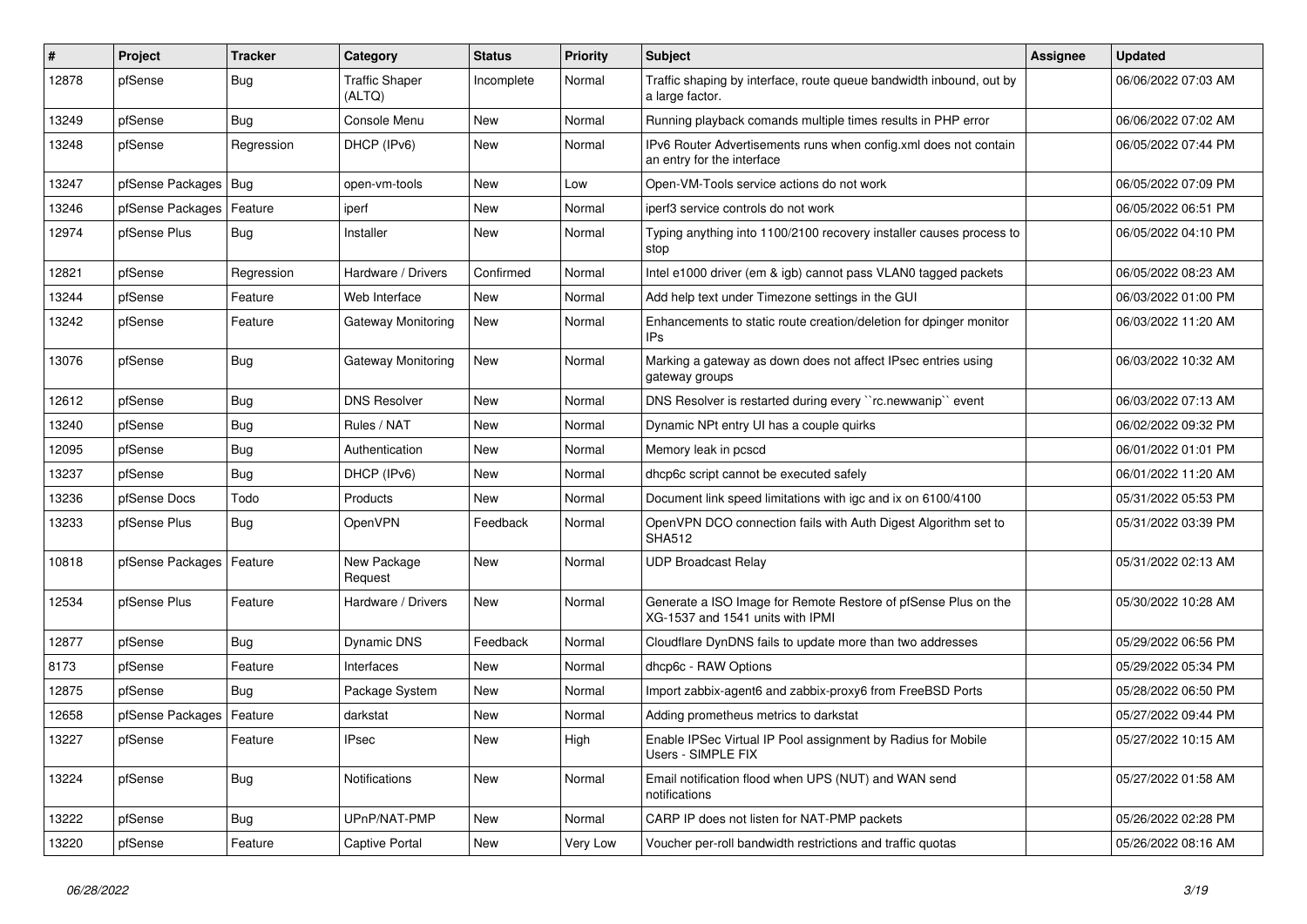| #     | Project                    | <b>Tracker</b> | Category            | <b>Status</b>                 | <b>Priority</b> | <b>Subject</b>                                                                                  | <b>Assignee</b> | Updated             |
|-------|----------------------------|----------------|---------------------|-------------------------------|-----------------|-------------------------------------------------------------------------------------------------|-----------------|---------------------|
| 13219 | pfSense                    | Feature        | Captive Portal      | <b>New</b>                    | Very Low        | Enable/Disable single voucher roll                                                              |                 | 05/26/2022 08:14 AM |
| 9536  | pfSense                    | Feature        | DHCP (IPv6)         | New                           | Normal          | Support dynamic prefix in DHCPv6 Server                                                         |                 | 05/25/2022 04:27 AM |
| 12796 | pfSense                    | Bug            | Upgrade             | Confirmed                     | Normal          | 2.5.2 -> 2.6.0 upgrade segfaults if certain packages are installed.                             |                 | 05/24/2022 07:43 AM |
| 13207 | pfSense Packages           | Feature        | pfBlockerNG         | <b>New</b>                    | Normal          | The feed column on the Alerts page is confusing                                                 |                 | 05/24/2022 04:56 AM |
| 13202 | pfSense Packages   Bug     |                | pfBlockerNG         | <b>New</b>                    | Normal          | Missing Protocols on IP Feed Groups Advanced Inbound/Outbound<br><b>Firewall Rule settings</b>  |                 | 05/23/2022 08:58 AM |
| 13201 | pfSense Packages   Feature |                | pfBlockerNG         | <b>New</b>                    | Normal          | Add FireHol Security IP Feeds                                                                   |                 | 05/23/2022 06:34 AM |
| 13200 | pfSense Packages           | Feature        | pfBlockerNG         | <b>New</b>                    | Normal          | Custom DNS Servers for Alert settings                                                           |                 | 05/23/2022 06:16 AM |
| 13196 | pfSense Packages           | Feature        | pfBlockerNG         | New                           | Normal          | remove NoVirusThanks feed                                                                       |                 | 05/23/2022 06:05 AM |
| 13198 | pfSense Packages           | Feature        | pfBlockerNG         | <b>New</b>                    | Normal          | Dark Theme Styling issues - Alerts White bar                                                    |                 | 05/23/2022 06:05 AM |
| 13199 | pfSense Packages           | Feature        | pfBlockerNG         | New                           | Normal          | Feed groups should not have the first listing in the group bar                                  |                 | 05/23/2022 06:03 AM |
| 13197 | pfSense Packages   Feature |                | pfBlockerNG         | <b>New</b>                    | Normal          | Put a Single donation link and a proper patreon lin in the pfBlocker<br>Support Banner / Widget |                 | 05/23/2022 05:35 AM |
| 13195 | pfSense Packages           | Feature        | pfBlockerNG         | <b>New</b>                    | Normal          | Dedicated website for Feed mangement - Community Driven                                         |                 | 05/23/2022 05:22 AM |
| 13194 | pfSense Packages   Bug     |                | pfBlockerNG         | New                           | Normal          | Remove dead Malc0de feed                                                                        |                 | 05/23/2022 05:16 AM |
| 13187 | pfSense                    | Documentation  | Upgrade             | <b>New</b>                    | Normal          | Azure Frequently asked questions                                                                |                 | 05/20/2022 06:52 AM |
| 12768 | pfSense                    | Feature        | Upgrade             | New                           | Normal          | pfSense-repo: Make sure default config file exists                                              |                 | 05/17/2022 02:32 PM |
| 12737 | pfSense                    | Bug            | Certificates        | <b>New</b>                    | Normal          | CApath is not defined by default in curl                                                        |                 | 05/17/2022 02:30 PM |
| 12632 | pfSense                    | <b>Bug</b>     | Gateways            | New                           | High            | Assigning a /30 WAN IP address at the console does not save the<br>gateway correctly            |                 | 05/17/2022 02:28 PM |
| 12464 | pfSense                    | <b>Bug</b>     | Logging             | <b>Pull Request</b><br>Review | Normal          | Syslog Auth messages are sent as Emergency Level                                                |                 | 05/17/2022 02:20 PM |
| 12757 | pfSense                    | <b>Bug</b>     | Diagnostics         | <b>Pull Request</b><br>Review | Very Low        | Clean up /etc/inc/filter.inc use of pfctl -F                                                    |                 | 05/17/2022 02:18 PM |
| 13124 | pfSense                    | Feature        | Web Interface       | <b>Pull Request</b><br>Review | Normal          | Option to wait for interface selection before displaying firewall rules                         |                 | 05/17/2022 02:15 PM |
| 13179 | pfSense Packages           | Feature        | pfBlockerNG         | <b>New</b>                    | High            | Search based on CIDR                                                                            |                 | 05/17/2022 09:45 AM |
| 13168 | pfSense                    | Feature        | Dashboard           | New                           | Low             | Multiple Dashboard views for a single user                                                      |                 | 05/16/2022 07:53 AM |
| 9295  | pfSense                    | <b>Bug</b>     | <b>PPPoE Server</b> | <b>New</b>                    | Very High       | IPv6 PD does not work with PPPOE (Server & Client)                                              |                 | 05/15/2022 10:53 AM |
| 13165 | pfSense                    | Feature        | Dashboard           | <b>Pull Request</b><br>Review | Normal          | Feat: live update for Services dashboard widget                                                 |                 | 05/15/2022 01:48 AM |
| 13158 | pfSense                    | Bug            | Web Interface       | <b>New</b>                    | Normal          | Input validation error when applying limiter changes                                            |                 | 05/14/2022 05:32 PM |
| 13159 | pfSense                    | Todo           | Web Interface       | New                           | Very Low        | Decrease distance between img-buttons in webGUI to eliminate<br>mistake entry                   |                 | 05/14/2022 06:52 AM |
| 13161 | pfSense                    | Feature        | Web Interface       | New                           | Very Low        | FLASH PORT'S LED button, to help quickly find port that need to be<br>connected to patch&cable  |                 | 05/14/2022 06:35 AM |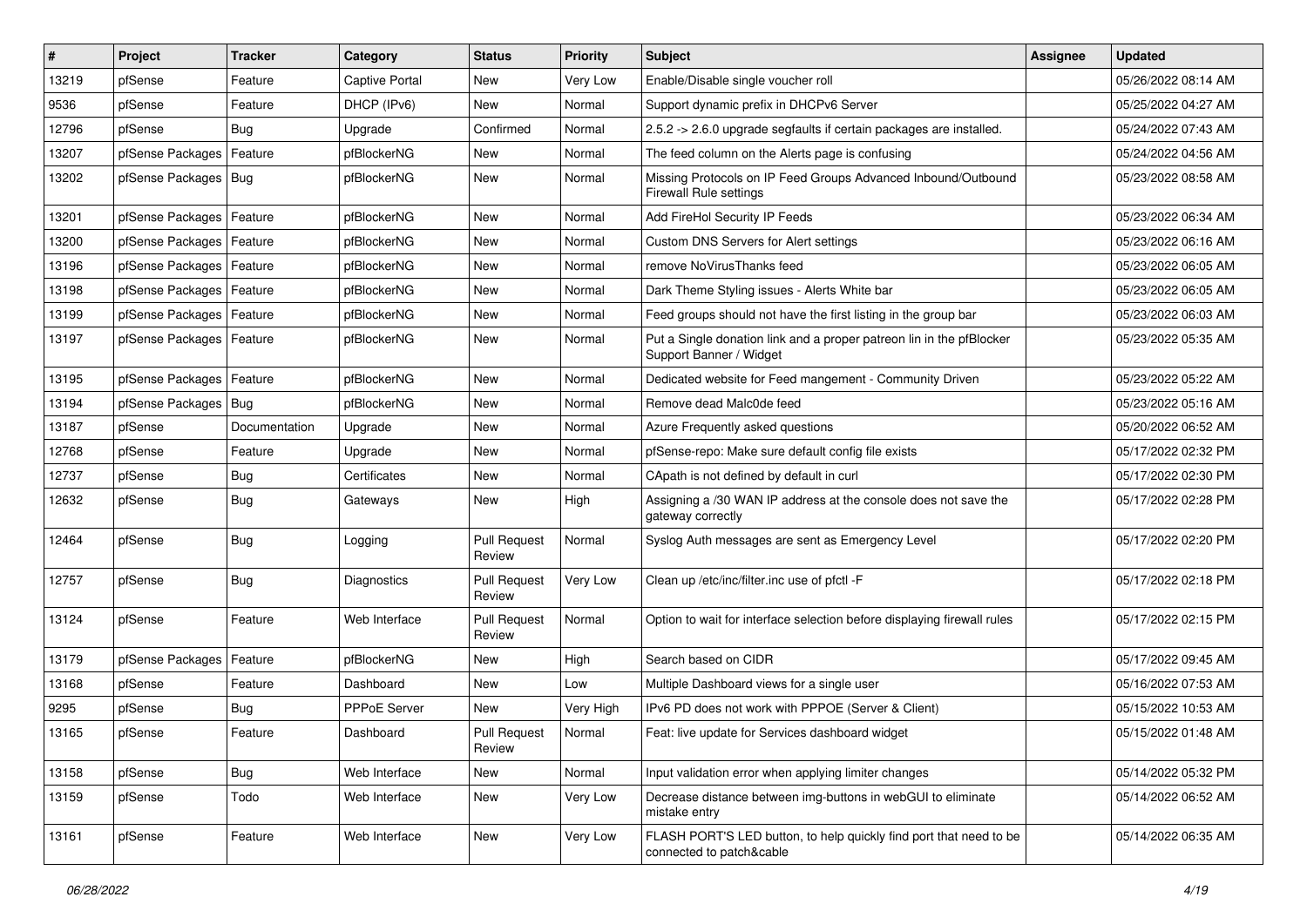| $\vert$ # | Project                    | <b>Tracker</b> | Category                            | <b>Status</b>                 | <b>Priority</b> | <b>Subject</b>                                                                                                                      | Assignee | <b>Updated</b>      |
|-----------|----------------------------|----------------|-------------------------------------|-------------------------------|-----------------|-------------------------------------------------------------------------------------------------------------------------------------|----------|---------------------|
| 13160     | pfSense Packages           | Feature        | Status Monitoring                   | <b>Pull Request</b><br>Review | Normal          | Option to sort monitoring graph views                                                                                               |          | 05/13/2022 12:06 PM |
| 9024      | pfSense                    | <b>Bug</b>     | <b>Traffic Shaper</b><br>(Limiters) | Feedback                      | Normal          | Ping packet loss under load when using limiters                                                                                     |          | 05/12/2022 11:55 AM |
| 12960     | pfSense                    | Bug            | Installer                           | <b>New</b>                    | Normal          | VGA installer image defaults to serial console, serial console is<br>default in GUI settings                                        |          | 05/10/2022 03:19 PM |
| 9887      | pfSense                    | Bug            | Rules / NAT                         | <b>New</b>                    | Low             | Rule separator positions change when deleting multiple rules                                                                        |          | 05/10/2022 03:11 PM |
| 13144     | pfSense                    | Bug            | Rules / NAT                         | <b>New</b>                    | Very Low        | Firewall rule entries can get out of sync when entries are deleted<br>while other administrators are editing entries simultaneously |          | 05/10/2022 07:26 AM |
| 13141     | pfSense Packages   Bug     |                | squidguard                          | <b>New</b>                    | Normal          | wrong page squidguard block                                                                                                         |          | 05/09/2022 05:33 PM |
| 12597     | pfSense Docs               | New Content    | Hardware                            | New                           | Normal          | How to reset IPMI settings and password for Netgate appliances                                                                      |          | 05/07/2022 12:33 PM |
| 13138     | pfSense Packages           | Feature        | pfBlockerNG                         | <b>New</b>                    | Normal          | DNS over HTTPS/TLS Blocking should be removed from<br>SafeSearch                                                                    |          | 05/07/2022 02:52 AM |
| 13137     | pfSense Packages   Feature |                | pfBlockerNG                         | New                           | Normal          | ckuethe/doh-blocklist.txt add to DoH feeds                                                                                          |          | 05/07/2022 02:39 AM |
| 13136     | pfSense Packages   Feature |                | pfBlockerNG                         | New                           | Normal          | Add crypt0rr DNS-over-HTTPS (DOH) provider list feeds                                                                               |          | 05/07/2022 02:27 AM |
| 13063     | pfSense Packages   Feature |                | Cellular                            | <b>Pull Request</b><br>Review | Normal          | Cellular package shall support more modems and NMEA port                                                                            |          | 05/06/2022 02:38 PM |
| 13053     | pfSense Packages   Bug     |                | <b>ACME</b>                         | <b>New</b>                    | Normal          | LoopiaAPI error handling                                                                                                            |          | 05/05/2022 10:58 AM |
| 13128     | pfSense Packages           | Bug            | Zabbix                              | New                           | Normal          | Zabbix Agent 6: HA Server Setup                                                                                                     |          | 05/05/2022 01:55 AM |
| 13110     | pfSense                    | Bug            | CARP                                | <b>New</b>                    | Very Low        | changing CARP VIP address does not update outbound NAT<br>interface IP                                                              |          | 05/03/2022 02:52 PM |
| 12747     | pfSense                    | Bug            | Logging                             | New                           | Normal          | System log is filled by sshguard                                                                                                    |          | 05/03/2022 03:08 AM |
| 13098     | pfSense Packages           | Bug            | haproxy                             | Feedback                      | Low             | HAProxy Virtual IP broken link under Frontend setup                                                                                 |          | 04/27/2022 08:35 AM |
| 4500      | pfSense                    | Bug            | UPnP/NAT-PMP                        | Confirmed                     | Normal          | Some miniupnp port mappings are not displayed in the Status page                                                                    |          | 04/25/2022 12:49 PM |
| 13091     | pfSense                    | Feature        | OpenVPN                             | New                           | Normal          | RFE: Ability to specify the order of OpenVPN Authentication servers                                                                 |          | 04/22/2022 04:30 PM |
| 13087     | pfSense                    | Bug            | OpenVPN                             | <b>New</b>                    | Normal          | OpenVPN Server: hide WINS servers list when netbios option is<br>unchecked while WINS servers is checked                            |          | 04/22/2022 10:29 AM |
| 12330     | pfSense Packages   Bug     |                | pfBlockerNG                         | Feedback                      | Normal          | pfBlockerNG devel creating invalid NAT rules on boot                                                                                |          | 04/21/2022 12:40 PM |
| 12114     | pfSense Packages   Bug     |                | syslog-ng                           | Feedback                      | Normal          | syslog-ng only binds to the last specified interface                                                                                |          | 04/21/2022 12:40 PM |
| 12073     | pfSense Packages   Bug     |                | NET-SNMP                            | Feedback                      | Normal          | netsnmptrapd.conf syntax is wrong                                                                                                   |          | 04/21/2022 12:40 PM |
| 10796     | pfSense Packages   Feature |                | Cellular                            | Feedback                      | Normal          | Huawei ME909u-521 support                                                                                                           |          | 04/21/2022 12:40 PM |
| 11434     | pfSense Packages   Bug     |                | squidguard                          | Feedback                      | Normal          | SquidGuard over 1.16.18 11                                                                                                          |          | 04/21/2022 12:40 PM |
| 11185     | pfSense Packages   Bug     |                | ntop                                | Feedback                      | Normal          | Redis service stopping before NtopNg                                                                                                |          | 04/21/2022 12:40 PM |
| 10936     | pfSense Packages   Bug     |                | haproxy                             | Feedback                      | Normal          | both haproxy/haproxy-devel non-existent option lb-agent-chk                                                                         |          | 04/21/2022 12:40 PM |
| 10692     | pfSense Packages   Bug     |                | PIMD                                | Feedback                      | Normal          | PIMD starts twice at boot                                                                                                           |          | 04/21/2022 12:40 PM |
| 10445     | pfSense Packages   Bug     |                | <b>BIND</b>                         | Feedback                      | Normal          | BIND crashed when added RPZ. rpz is not a master or slave zone.                                                                     |          | 04/21/2022 12:40 PM |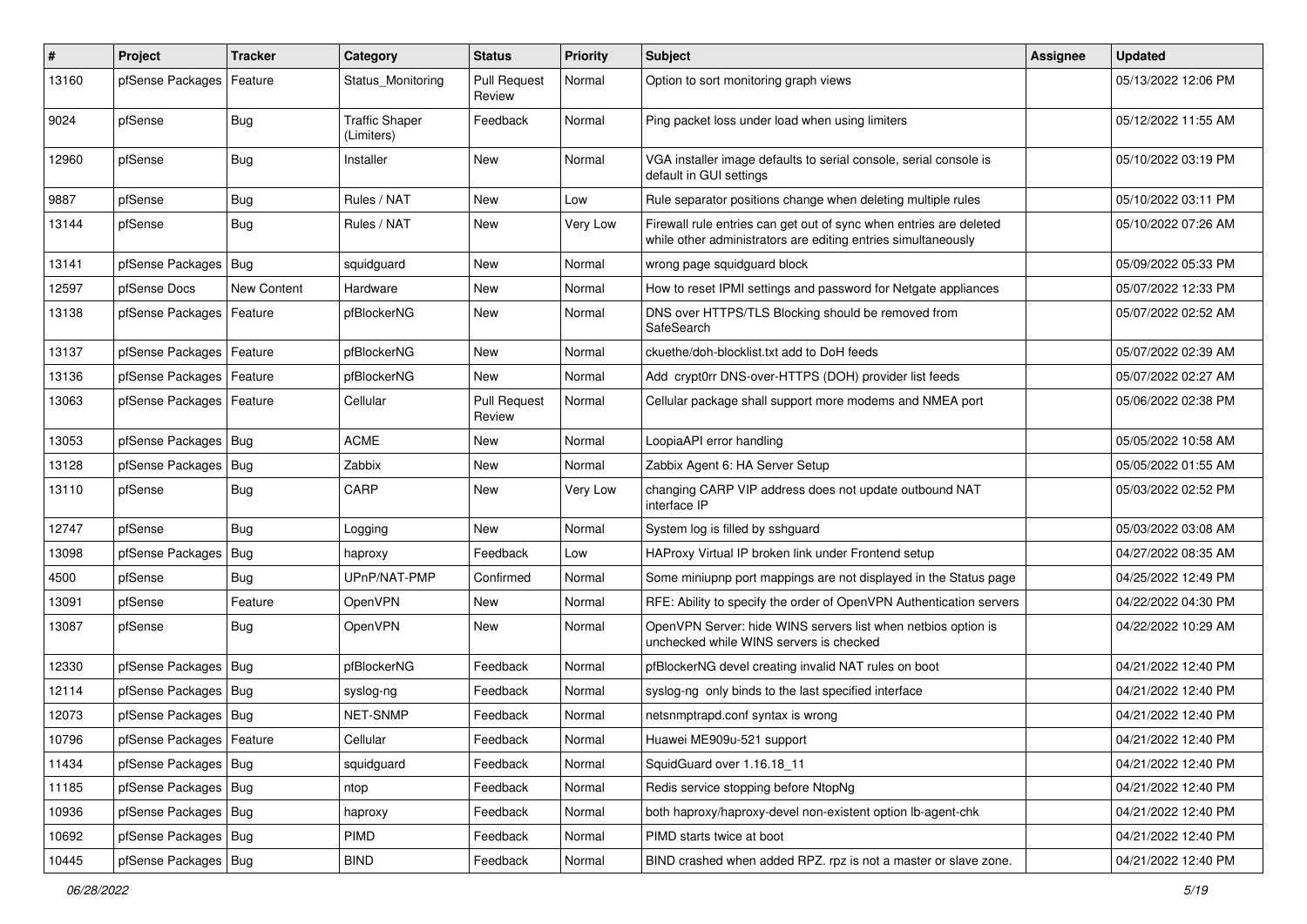| #     | Project                    | <b>Tracker</b> | Category                     | <b>Status</b> | <b>Priority</b> | <b>Subject</b>                                                                                  | Assignee | <b>Updated</b>      |
|-------|----------------------------|----------------|------------------------------|---------------|-----------------|-------------------------------------------------------------------------------------------------|----------|---------------------|
| 10393 | pfSense Packages           | Bug            | syslog-ng                    | Feedback      | Normal          | Syslog-ng TLS support is broken                                                                 |          | 04/21/2022 12:40 PM |
| 9916  | pfSense Packages   Feature |                | <b>BIND</b>                  | Feedback      | Normal          | Check allow-transfer in custom option when the zone is slave                                    |          | 04/21/2022 12:40 PM |
| 9762  | pfSense Packages           | Feature        | Squid                        | Feedback      | Normal          | Squid Reverse Proxy Change redir domain(s) to use regex                                         |          | 04/21/2022 12:40 PM |
| 10330 | pfSense Packages   Bug     |                | <b>BIND</b>                  | Feedback      | Normal          | BIND zone configuration displays wrong DS resource record with<br>inline DNSSEC signing enabled |          | 04/21/2022 12:40 PM |
| 7797  | pfSense Packages   Bug     |                | Squid                        | Feedback      | Normal          | Squid Reverse Proxy alternating between destinations                                            |          | 04/21/2022 12:40 PM |
| 7039  | pfSense Packages   Bug     |                | haproxy                      | Feedback      | Normal          | HAProxy backend configuration does not handle intermediate CAs<br>properly                      |          | 04/21/2022 12:40 PM |
| 10909 | pfSense Packages           | Feature        | PIMD                         | <b>New</b>    | Normal          | #define MAXVIFS 32 to 64                                                                        |          | 04/21/2022 12:39 PM |
| 11970 | pfSense Packages   Bug     |                | Coreboot                     | New           | Normal          | Netgate Firmware Upgrade Doesn't Work on XG-2758                                                |          | 04/21/2022 12:39 PM |
| 11398 | pfSense Packages           | Bug            | pfBlockerNG                  | <b>New</b>    | Normal          | pfBlocker upgrade hangs forever                                                                 |          | 04/21/2022 12:39 PM |
| 10690 | pfSense                    | <b>Bug</b>     | Installer                    | New           | Low             | Not possible to make UFS install on ZFS formatted drive                                         |          | 04/21/2022 12:39 PM |
| 10544 | pfSense                    | <b>Bug</b>     | User Manager /<br>Privileges | New           | Normal          | It's not possible to add a user to group operator using the gui                                 |          | 04/21/2022 12:39 PM |
| 10530 | pfSense                    | <b>Bug</b>     | Upgrade                      | <b>New</b>    | Normal          | Convert config version to be based on product version                                           |          | 04/21/2022 12:39 PM |
| 10464 | pfSense                    | Todo           | Upgrade                      | New           | Low             | Disallow package updates when a system update is available                                      |          | 04/21/2022 12:39 PM |
| 10297 | pfSense Packages           | Feature        | FreeRADIUS                   | Assigned      | Normal          | IPv6 user attributes                                                                            |          | 04/21/2022 12:39 PM |
| 9544  | pfSense                    | Feature        | Routing                      | New           | Normal          | Enable RADIX MPATH                                                                              |          | 04/21/2022 12:39 PM |
| 9165  | pfSense                    | Feature        | Authentication               | New           | Normal          | only IPs can be added to sshguard whitelist                                                     |          | 04/21/2022 12:39 PM |
| 10513 | pfSense                    | <b>Bug</b>     | Rules / NAT                  | New           | Normal          | State issues with policy routing and HA failover                                                |          | 04/21/2022 12:39 PM |
| 10502 | pfSense Packages           | Bug            | lldpd                        | In Progress   | Normal          | LLDP spamming errors on Netgate XG-7100                                                         |          | 04/21/2022 12:39 PM |
| 9384  | pfSense                    | <b>Bug</b>     | Interfaces                   | Confirmed     | Normal          | devd putting "\$" before variable contents when using single quotes                             |          | 04/21/2022 12:39 PM |
| 9136  | pfSense                    | <b>Bug</b>     | DHCP (IPv6)                  | New           | High            | IPv6 Tracking Interfaces Lose IPv6 Address in Certain Cases                                     |          | 04/21/2022 12:39 PM |
| 8313  | pfSense                    | <b>Bug</b>     | <b>Notifications</b>         | New           | Normal          | STARTTLS auto detection not working                                                             |          | 04/21/2022 12:39 PM |
| 8264  | pfSense Packages           | Bug            | FreeRADIUS                   | New           | Normal          | Radiusd restart on WAN change results in freeradius not running<br>(and possible solution)      |          | 04/21/2022 12:39 PM |
| 5510  | pfSense                    | Feature        | Package System               | New           | Normal          | Need a simple way to enable/disable package-installed services                                  |          | 04/21/2022 12:39 PM |
| 5074  | pfSense                    | Feature        | Upgrade                      | New           | Normal          | Standard release notes URLs to facilitate GUI viewing before<br>upgrade                         |          | 04/21/2022 12:39 PM |
| 1337  | pfSense                    | Feature        | Interfaces                   | Assigned      | Normal          | VLANs with different MAC address than parent interface                                          |          | 04/21/2022 12:39 PM |
| 946   | pfSense                    | Feature        | <b>IPsec</b>                 | New           | Normal          | Allow aliases to be used to define IPsec phase 2 networks                                       |          | 04/21/2022 12:39 PM |
| 790   | pfSense                    | Feature        | Operating System             | New           | Normal          | Advanced options for dnsclient (resolv.conf)                                                    |          | 04/21/2022 12:39 PM |
| 7138  | pfSense                    | <b>Bug</b>     | DHCP (IPv6)                  | Assigned      | Normal          | Pfsense wide dhcpv6 client doesn't recognise ifid statement                                     |          | 04/21/2022 12:39 PM |
| 6823  | pfSense                    | <b>Bug</b>     | Interfaces                   | New           | Normal          | No connectivity after changing link state to UP                                                 |          | 04/21/2022 12:39 PM |
| 6186  | pfSense                    | Bug            | Services                     | New           | Normal          | race conditions in service startup                                                              |          | 04/21/2022 12:39 PM |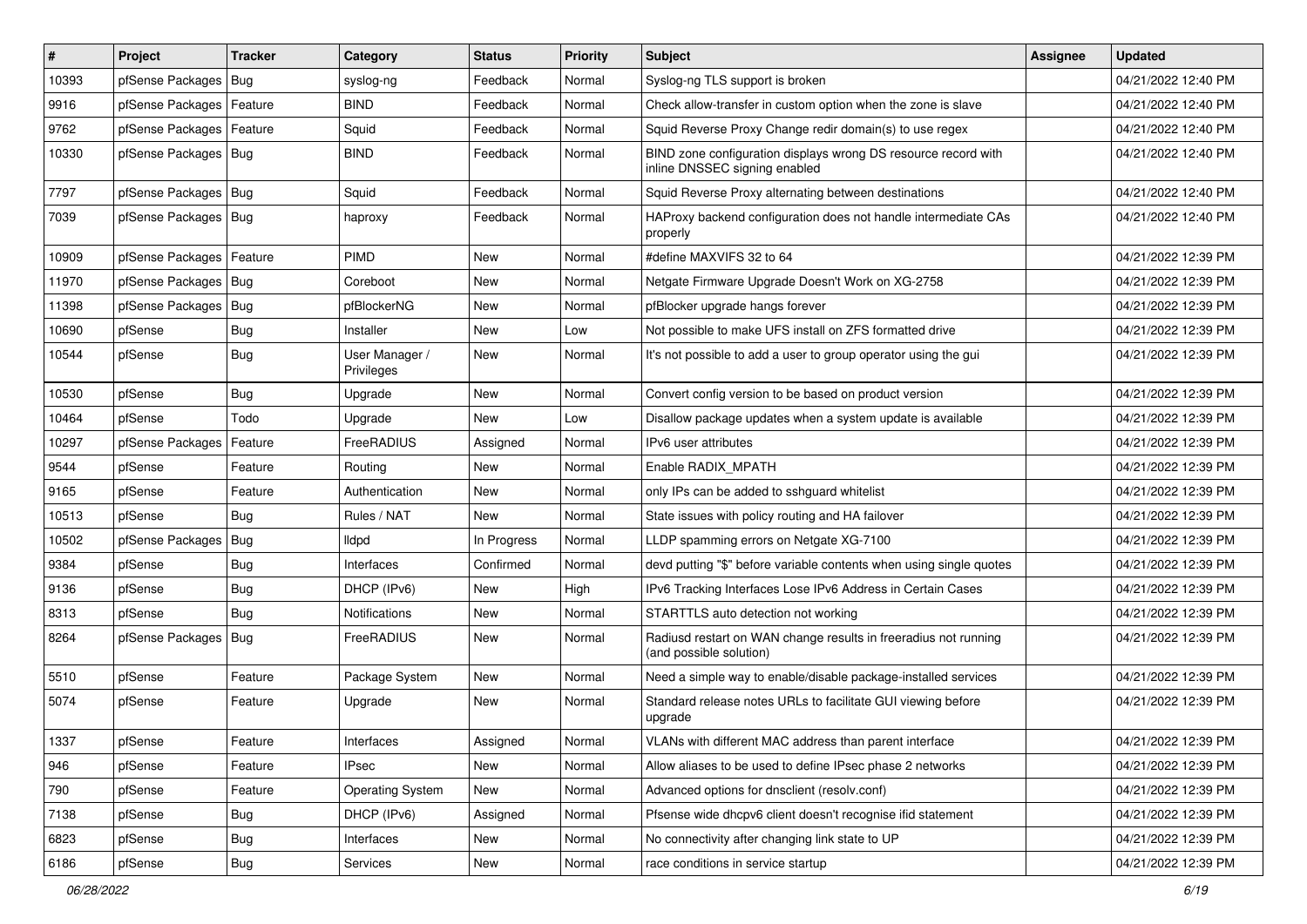| #     | Project                    | <b>Tracker</b> | Category                        | <b>Status</b>                 | <b>Priority</b> | <b>Subject</b>                                                                                                                      | Assignee | <b>Updated</b>      |
|-------|----------------------------|----------------|---------------------------------|-------------------------------|-----------------|-------------------------------------------------------------------------------------------------------------------------------------|----------|---------------------|
| 5786  | pfSense                    | Bug            | Web Interface                   | New                           | Normal          | Check WebConfigurator port for conflicts                                                                                            |          | 04/21/2022 12:39 PM |
| 4154  | pfSense                    | <b>Bug</b>     | User Manager /<br>Privileges    | Confirmed                     | Normal          | RADIUS authentication not working over IPv6                                                                                         |          | 04/21/2022 12:39 PM |
| 12183 | pfSense                    | Regression     | Interfaces                      | New                           | Low             | Changing MAC address for PPP parent interface stopped working                                                                       |          | 04/20/2022 04:16 PM |
| 10426 | pfSense Packages           | Bug            | Filer                           | Feedback                      | Normal          | Filer must validate that File name is uniq                                                                                          |          | 04/20/2022 11:02 AM |
| 13072 | pfSense                    | Feature        | <b>Traffic Shaper</b><br>(ALTQ) | <b>Pull Request</b><br>Review | Very Low        | Matching background/font colors of queue values with dark theme.                                                                    |          | 04/19/2022 07:32 AM |
| 13073 | pfSense Packages   Bug     |                | Squid                           | New                           | Normal          | ClamAV - clamd dies with high CPU load and thus the C-ICAP of<br>squid-reverse proxy causes http:500 errors                         |          | 04/19/2022 05:38 AM |
| 13068 | pfSense                    | Bug            | Aliases / Tables                | New                           | Normal          | Error loading rules when URL Table IPs content is empty                                                                             |          | 04/17/2022 09:07 PM |
| 13067 | pfSense                    | Bug            | <b>FilterDNS</b>                | New                           | Normal          | filterdns resolve interval is twice the intended value                                                                              |          | 04/17/2022 07:45 PM |
| 2358  | pfSense                    | Feature        | Rules / NAT                     | <b>New</b>                    | Normal          | NAT64 Support                                                                                                                       |          | 04/16/2022 06:52 PM |
| 12338 | pfSense Packages           | Bug            | <b>RRD Summary</b>              | New                           | Normal          | RRD Summary does not report data on 3100                                                                                            |          | 04/15/2022 02:54 PM |
| 13058 | pfSense                    | Todo           | Rules / NAT                     | New                           | Normal          | Add static routes and directly connected networks back to policy<br>route negation rules                                            |          | 04/13/2022 08:05 AM |
| 13051 | pfSense                    | Bug            | <b>Traffic Shaper</b><br>(ALTQ) | <b>New</b>                    | Normal          | Firewall traffic shaper by interface selection unknow                                                                               |          | 04/12/2022 07:03 AM |
| 12522 | pfSense                    | Feature        | OpenVPN                         | New                           | Very Low        | More flexible Client-Specific Override options for controlling options<br>pushed to clients                                         |          | 04/11/2022 03:11 PM |
| 13046 | pfSense                    | Bug            | Rules / NAT                     | <b>New</b>                    | Normal          | Floating rule applied to IPv6 interface with a SLAAC DHCPv6<br>gateway reports error on boot                                        |          | 04/11/2022 09:50 AM |
| 13045 | pfSense Packages   Bug     |                | WireGuard                       | <b>New</b>                    | Normal          | Firewall floating rules ignore WireGuard traffic                                                                                    |          | 04/11/2022 09:40 AM |
| 13044 | pfSense Packages   Feature |                | Mail report                     | <b>New</b>                    | Normal          | Customized reporting                                                                                                                |          | 04/11/2022 09:22 AM |
| 13043 | pfSense Packages   Bug     |                | WireGuard                       | New                           | Normal          | OSPF over Wireguard interface doesn't populate neighbors after<br>reboot                                                            |          | 04/11/2022 09:22 AM |
| 13039 | pfSense Packages   Feature |                | AWS VPC                         | <b>New</b>                    | Normal          | Handle transit gateway VPNs in the AWS VPN wizard                                                                                   |          | 04/11/2022 07:31 AM |
| 12524 | pfSense Plus               | Feature        | <b>Operating System</b>         | <b>New</b>                    | Normal          | OpenSSL QAT Engine                                                                                                                  |          | 04/10/2022 02:54 AM |
| 12950 | pfSense                    | Bug            | Routing                         | New                           | Normal          | OpenVPN as default gateway does not get set at boot time                                                                            |          | 04/09/2022 05:46 PM |
| 13017 | pfSense                    | Feature        | Packet Capture                  | New                           | Normal          | Packet capture: add preview results while capture is running                                                                        |          | 04/09/2022 11:08 AM |
| 9833  | pfSense Packages   Feature |                | <b>ACME</b>                     | New                           | Normal          | ACME: add ability to use custom ACME server                                                                                         |          | 04/07/2022 11:31 AM |
| 13022 | pfSense Packages   Bug     |                | haproxy                         | Feedback                      | Normal          | HAProxy - Sub Frontends ignore Client verification CA certificates                                                                  |          | 04/06/2022 12:55 PM |
| 12956 | pfSense Packages   Bug     |                | Suricata                        | Confirmed                     | Normal          | suricata fails to use pcre in SID management (e.g. dropsid.conf)                                                                    |          | 04/05/2022 12:52 PM |
| 10900 | pfSense Packages   Bug     |                | Backup                          | Feedback                      | Normal          | /packages/backup/backup.php?a=download&t=backup HTTP 504,<br>or Sends PHP Error Message as ASCII/Text file Named<br>pfsense.bak.tgz |          | 04/05/2022 01:51 AM |
| 12774 | pfSense                    | <b>Bug</b>     | Backup / Restore                | New                           | Normal          | Picture widget image is not saved in backup                                                                                         |          | 04/04/2022 04:48 AM |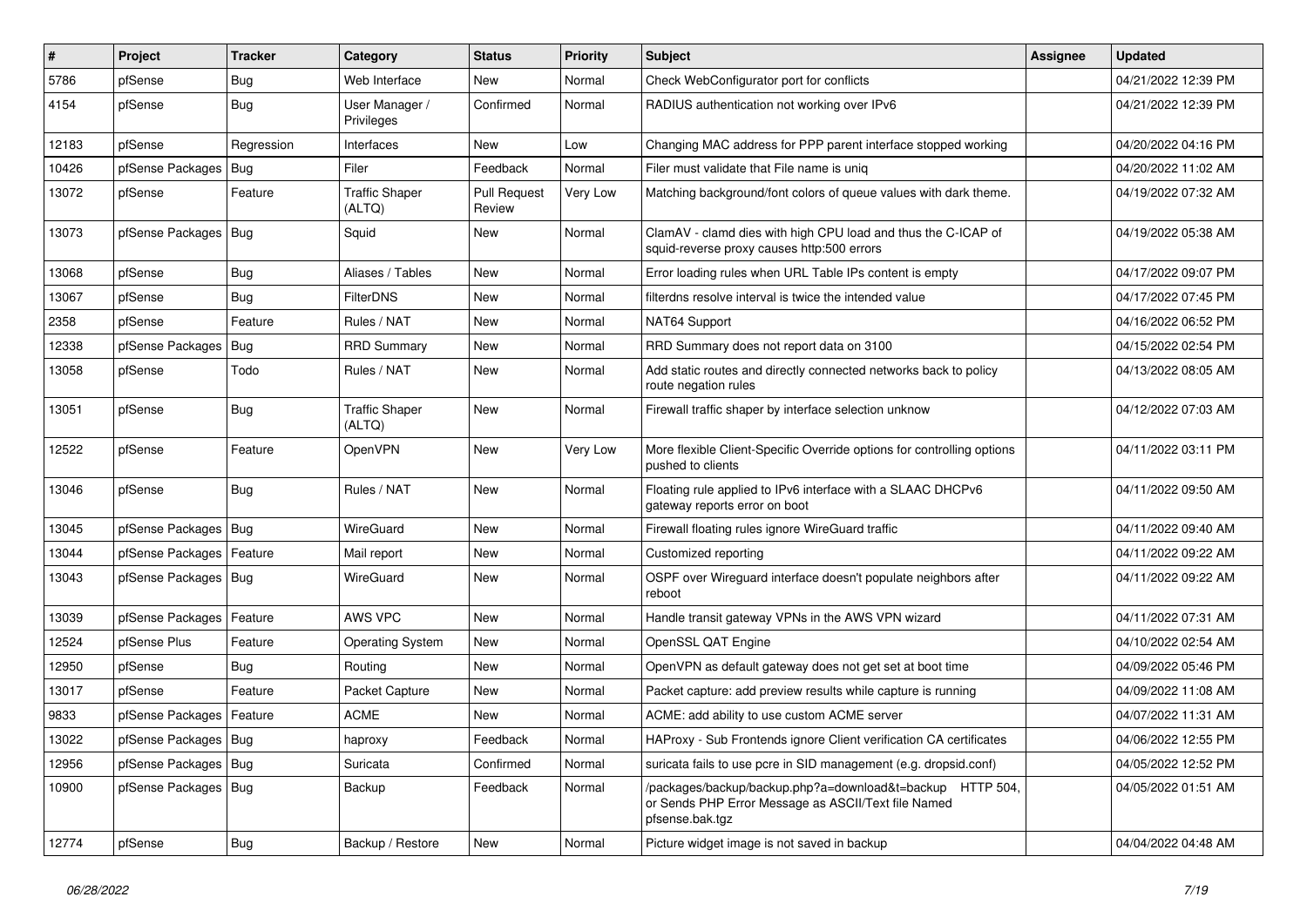| $\vert$ # | Project                    | <b>Tracker</b> | Category                                 | <b>Status</b> | <b>Priority</b> | <b>Subject</b>                                                                                                     | <b>Assignee</b> | <b>Updated</b>      |
|-----------|----------------------------|----------------|------------------------------------------|---------------|-----------------|--------------------------------------------------------------------------------------------------------------------|-----------------|---------------------|
| 13018     | pfSense Packages           | Bug            | pfBlockerNG                              | New           | Normal          | TLD and DNSBL Safesearch DOH conflict disables TLD block when<br>conflicting DOH FQDN is deselected or whitelisted |                 | 04/01/2022 05:59 PM |
| 13016     | pfSense Docs               | New Content    | Virtualization                           | <b>New</b>    | Normal          | Workaround for bandwith issues since 2.6 when installed in Hyper-V                                                 |                 | 04/01/2022 01:06 PM |
| 13009     | pfSense                    | Feature        | OpenVPN                                  | <b>New</b>    | Normal          | Add option for multiple remote addresses to OpenVPN Client                                                         |                 | 03/31/2022 12:42 PM |
| 13000     | pfSense                    | <b>Bug</b>     | <b>IPsec</b>                             | <b>New</b>    | Low             | IPsec AES-GCM encryption algorithm "Key Length" field should be<br>labeled "ICV Length"                            |                 | 03/30/2022 07:40 AM |
| 12959     | pfSense                    | <b>Bug</b>     | DHCP (IPv4)                              | Feedback      | Normal          | dhcplease process wrongly update host file if client-hostname is<br>empty                                          |                 | 03/28/2022 10:26 AM |
| 12922     | pfSense                    | <b>Bug</b>     | DHCP (IPv4)                              | <b>New</b>    | Normal          | Classless static routes received on DHCP WAN can override<br>chosen default gateway                                |                 | 03/28/2022 10:08 AM |
| 1826      | pfSense                    | Feature        | PPPoE Server                             | <b>New</b>    | Normal          | PPPoE server IPv6 support                                                                                          |                 | 03/25/2022 04:25 PM |
| 7783      | pfSense                    | Feature        | <b>Operating System</b>                  | New           | Normal          | Support for hosting VMs on pfSense using bhyve                                                                     |                 | 03/25/2022 11:53 AM |
| 12882     | pfSense Packages           | Feature        | pfBlockerNG                              | Feedback      | Normal          | Add the option to specify CURLOPT_INTERFACE in pfBlockerNG<br>IPv4/IPv6 lists                                      |                 | 03/24/2022 11:16 AM |
| 12927     | pfSense                    | <b>Bug</b>     | OpenVPN                                  | <b>New</b>    | Normal          | OpenVPN with OCSP enabled allows connections with revoked<br>certificates                                          |                 | 03/24/2022 08:22 AM |
| 12951     | pfSense Packages           | Bug            | <b>FRR</b>                               | Feedback      | Normal          | FRR cannot remove IPv6 routes                                                                                      |                 | 03/22/2022 09:24 PM |
| 12829     | pfSense                    | <b>Bug</b>     | <b>Traffic Shaper</b><br>(Limiters)      | Feedback      | Normal          | Dummynet kernel module fails to load after upgrade.                                                                |                 | 03/17/2022 09:26 AM |
| 11732     | pfSense Plus               | Feature        | Hardware / Drivers                       | <b>New</b>    | Normal          | Add VXLAN Support to pfSense Plus                                                                                  |                 | 03/15/2022 02:35 AM |
| 12400     | pfSense Docs               | Correction     | <b>NAT</b>                               | <b>New</b>    | Normal          | NAT 1:1 documentation - multi-wan information                                                                      |                 | 03/13/2022 12:53 PM |
| 12938     | pfSense                    | Bug            | IPv6 Router<br>Advertisements<br>(RADVD) | New           | Normal          | MaxRtrAdvInterval would allow stale DNS servers to be deleted<br>faster                                            |                 | 03/12/2022 09:37 AM |
| 12932     | pfSense Packages           | Feature        | pfBlockerNG                              | New           | High            | pfblockerng per user whitelist                                                                                     |                 | 03/11/2022 11:08 AM |
| 855       | pfSense                    | Feature        | Multi-WAN                                | New           | Normal          | Ability to selectively kill states on gateways recovery                                                            |                 | 03/11/2022 08:30 AM |
| 12926     | pfSense                    | <b>Bug</b>     | Interfaces                               | Feedback      | Normal          | Changing LAGG type on CARP interfaces makes VIPs go to an<br>"init" State                                          |                 | 03/10/2022 10:52 AM |
| 12907     | pfSense Packages   Bug     |                | PIMD                                     | Feedback      | Normal          | PIMD: Nonexistent interfaces should be hidden/disabled in<br>pimd.conf before bringing up the service              |                 | 03/07/2022 03:51 PM |
| 12918     | pfSense Packages   Feature |                | pfBlockerNG                              | New           | Normal          | pfBlockerNG-devel changes from xmlrpc sync do not take effect<br>immediately                                       |                 | 03/07/2022 02:29 PM |
| 12905     | pfSense                    | <b>Bug</b>     | Web Interface                            | New           | Normal          | Add VLAN Re-assignment to Import Interface Mismatch Wizard                                                         |                 | 03/07/2022 08:05 AM |
| 12903     | pfSense                    | Feature        | Notifications                            | New           | Normal          | alternative authentication methods for email notifications?                                                        |                 | 03/07/2022 07:52 AM |
| 11827     | pfSense Packages           | Feature        | ACME                                     | New           | Normal          | Please include acme deploy folder/scripts                                                                          |                 | 03/06/2022 04:31 AM |
| 11530     | pfSense Packages   Bug     |                | ntop                                     | Feedback      | Low             | ntopng 4.2 needs to be updated to 4.3, Bug when accessing a host<br>for details                                    |                 | 03/05/2022 08:35 PM |
| 12899     | pfSense Packages   Bug     |                | Suricata                                 | New           | Normal          | Suricata doesn't honor Pass List                                                                                   |                 | 03/04/2022 01:22 PM |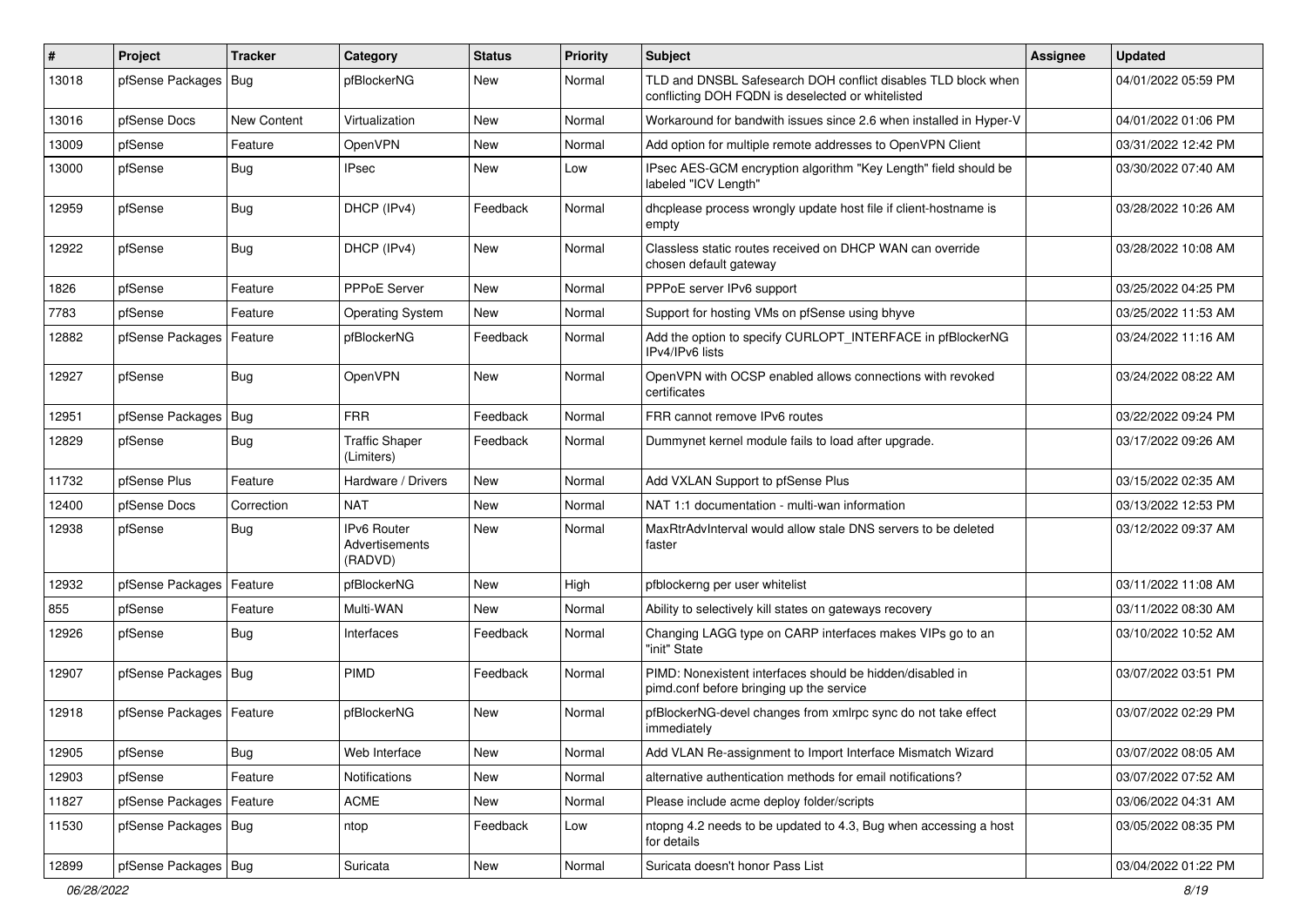| ∦     | Project                    | <b>Tracker</b> | Category                | <b>Status</b> | <b>Priority</b> | <b>Subject</b>                                                                                                                                                          | <b>Assignee</b> | <b>Updated</b>      |
|-------|----------------------------|----------------|-------------------------|---------------|-----------------|-------------------------------------------------------------------------------------------------------------------------------------------------------------------------|-----------------|---------------------|
| 12894 | pfSense Plus               | <b>Bug</b>     | Certificates            | New           | Low             | duplicating freshly created certificates through refreshing                                                                                                             |                 | 03/03/2022 02:35 PM |
| 12889 | pfSense Packages           | Feature        | <b>FRR</b>              | <b>New</b>    | Normal          | FRR GUI add set ipv6 next-hop global                                                                                                                                    |                 | 03/02/2022 06:10 AM |
| 12888 | pfSense                    | <b>Bug</b>     | Rules / NAT             | <b>New</b>    | Normal          | pfSense sends un-NATed packets during OpenVPN startup                                                                                                                   |                 | 03/01/2022 03:13 PM |
| 12742 | pfSense Packages   Bug     |                | FreeRADIUS              | Feedback      | Normal          | freeRADIUS virtual-server-default: modules dailycounter,<br>monthlycounter, noresetcounter, expire on login in authorize<br>section prevent virtual server from loading |                 | 03/01/2022 12:45 PM |
| 12883 | pfSense Docs               | Todo           | <b>DNS</b>              | <b>New</b>    | Normal          | Feedback on Services - DNS Resolver - Host Overrides                                                                                                                    |                 | 02/28/2022 07:54 PM |
| 11778 | pfSense                    | <b>Bug</b>     | OpenVPN                 | <b>New</b>    | Normal          | OpenVPN uses 100% CPU after experiencing packet loss                                                                                                                    |                 | 02/28/2022 07:38 AM |
| 12857 | pfSense                    | <b>Bug</b>     | Gateways                | New           | Normal          | Firewall gateway goes away when making changes to Bridge0<br>device                                                                                                     |                 | 02/27/2022 11:20 AM |
| 12259 | pfSense                    | Bug            | <b>Operating System</b> | <b>New</b>    | Normal          | Intel em NICs Suffering Performance Degradation on FreeBSD12                                                                                                            |                 | 02/25/2022 09:28 PM |
| 12874 | pfSense                    | Feature        | OpenVPN                 | <b>New</b>    | Normal          | OpenVPN RADIUS Framed-Pool                                                                                                                                              |                 | 02/25/2022 02:24 PM |
| 12860 | pfSense Packages           | Feature        | New Package<br>Request  | <b>New</b>    | Normal          | add mmc-utils package to all images                                                                                                                                     |                 | 02/24/2022 07:18 AM |
| 12861 | pfSense Docs               | Correction     | Hardware                | <b>New</b>    | Normal          | pfSense hardware tuning guide references obsolete interface loader<br>variable & buffer limits                                                                          |                 | 02/23/2022 05:31 PM |
| 12859 | pfSense Packages           | Feature        | Zabbix                  | New           | Normal          | Add Zabbix 6.0 LTS (agent and proxy) packages                                                                                                                           |                 | 02/23/2022 07:11 AM |
| 12853 | pfSense                    | <b>Bug</b>     | <b>NAT Reflection</b>   | Feedback      | High            | Network Address Translation - Pure NAT pfsense freeze after<br>reboot                                                                                                   |                 | 02/22/2022 08:40 AM |
| 12850 | pfSense                    | <b>Bug</b>     | Routing                 | <b>New</b>    | Low             | Console error during boot: "route: route has not been found"                                                                                                            |                 | 02/22/2022 08:27 AM |
| 12832 | pfSense Plus               | Feature        | Hardware / Drivers      | <b>New</b>    | Very Low        | 6100 configurable Blinking Blue LED                                                                                                                                     |                 | 02/22/2022 07:30 AM |
| 12553 | pfSense                    | Feature        | Backup / Restore        | <b>New</b>    | Normal          | Auto Config Backup: Allow selecting multiple backups for deletion                                                                                                       |                 | 02/22/2022 04:27 AM |
| 12848 | pfSense                    | Feature        | <b>Dynamic DNS</b>      | <b>New</b>    | Normal          | Evaluation of the DynDNS "Result Match" string                                                                                                                          |                 | 02/22/2022 02:01 AM |
| 12845 | pfSense Packages           | Bug            | softflowd               | <b>New</b>    | Normal          | softflowd wrong vlan tag                                                                                                                                                |                 | 02/21/2022 10:40 AM |
| 12828 | pfSense                    | <b>Bug</b>     | Wireless                | <b>New</b>    | Normal          | pfSense keeps crashing (Fatal trap 12: page fault while in kernel<br>mode)                                                                                              |                 | 02/21/2022 07:55 AM |
| 12708 | pfSense                    | Bug            | Aliases / Tables        | <b>New</b>    | Normal          | alias with non resolving DNS entry breaks underlying pf table                                                                                                           |                 | 02/20/2022 06:13 PM |
| 12822 | pfSense Packages           | Bug            | pfBlockerNG             | <b>New</b>    | Normal          | IPv4 Source ASN format not working                                                                                                                                      |                 | 02/18/2022 10:47 AM |
| 12823 | pfSense                    | <b>Bug</b>     | DHCP (IPv6)             | <b>New</b>    | Normal          | Multiple DHCP6 WAN connections PPPoE interface 'defached'<br>status                                                                                                     |                 | 02/18/2022 05:39 AM |
| 8882  | pfSense                    | Bug            | Interfaces              | Incomplete    | Normal          | Interface assignments lost on reboot                                                                                                                                    |                 | 02/17/2022 02:24 PM |
| 12813 | pfSense                    | Feature        | Installer               | New           | Low             | Recover extra data in the installer                                                                                                                                     |                 | 02/17/2022 07:52 AM |
| 10395 | pfSense                    | Feature        | Dashboard               | New           | Low             | Add Dashboard System Information support for more PC Engines<br><b>APU</b> boards                                                                                       |                 | 02/17/2022 01:02 AM |
| 12812 | pfSense Packages   Feature |                | arpwatch                | New           | Normal          | Would it be helpful if the FreeBSD net-mgmt/arpwatch port had an<br>option to use mail/dma for mail delivery?                                                           |                 | 02/16/2022 06:09 PM |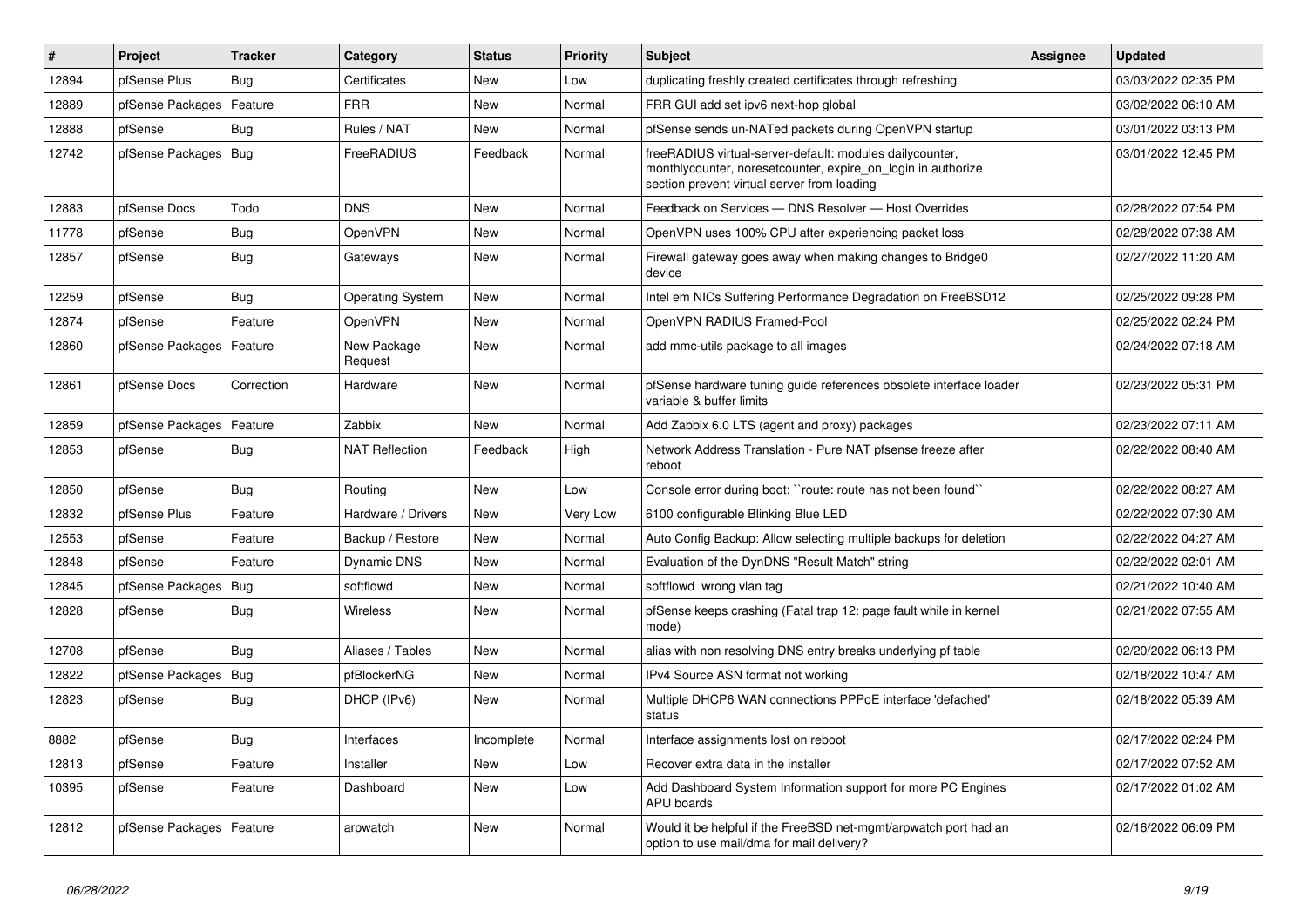| $\vert$ # | Project                    | <b>Tracker</b> | Category               | <b>Status</b> | <b>Priority</b> | Subject                                                                                                                                                | <b>Assignee</b> | <b>Updated</b>      |
|-----------|----------------------------|----------------|------------------------|---------------|-----------------|--------------------------------------------------------------------------------------------------------------------------------------------------------|-----------------|---------------------|
| 12806     | pfSense Packages           | Todo           | node exporter          | New           | Normal          | Update node exporter to 1.3.1                                                                                                                          |                 | 02/15/2022 05:26 PM |
| 12805     | pfSense Docs               | New Content    | General                | <b>New</b>    | Very Low        | Add documentation about what triggers a notfication                                                                                                    |                 | 02/15/2022 05:10 PM |
| 12804     | pfSense Docs               | New Content    | General                | New           | Very Low        | Create Slack documentation                                                                                                                             |                 | 02/15/2022 04:59 PM |
| 12797     | pfSense                    | <b>Bug</b>     | UPnP/NAT-PMP           | New           | Normal          | UPnP+STUN forms invalid outbound NAT rules using the external<br>address discovered from STUN                                                          |                 | 02/15/2022 01:01 PM |
| 11931     | pfSense Packages           | Feature        | <b>ACME</b>            | <b>New</b>    | Normal          | Add support for validating a domain's ownership via Google Cloud<br>Cloud DNS                                                                          |                 | 02/15/2022 03:18 AM |
| 12789     | pfSense Packages           | Feature        | <b>ACME</b>            | <b>New</b>    | Very Low        | Show expiration date of certificates in the ACME package list                                                                                          |                 | 02/14/2022 09:20 AM |
| 12543     | pfSense                    | Bug            | Web Interface          | Feedback      | Normal          | Deleteing a Outbound NAT rule gave me an empty rule and<br>displayed php error in UI.                                                                  |                 | 02/14/2022 04:36 AM |
| 12791     | pfSense Docs               | New Content    | Diagnostics            | <b>New</b>    | Normal          | Diagnostic Information for Support (pfSense)                                                                                                           |                 | 02/13/2022 08:49 PM |
| 12787     | pfSense Docs               | Todo           | <b>IPsec</b>           | <b>New</b>    | Normal          | Feedback on pfSense Configuration Recipes - Routing Internet<br>Traffic Through a Site-to-Site IPsec Tunnel                                            |                 | 02/11/2022 11:28 PM |
| 11036     | pfSense Packages   Bug     |                | haproxy                | New           | Normal          | <b>HAproxy ACL</b>                                                                                                                                     |                 | 02/11/2022 11:27 AM |
| 12329     | pfSense Packages           | Feature        | Avahi                  | New           | Normal          | Add optional floating firewall rules for IPv4 and IPv6                                                                                                 |                 | 02/09/2022 04:43 PM |
| 12759     | pfSense Plus               | Bug            | Package System         | <b>New</b>    | Very Low        | Proprietary packages link to non-existant or non-public github pages                                                                                   |                 | 02/09/2022 10:43 AM |
| 6799      | pfSense                    | <b>Bug</b>     | Rules / NAT            | New           | Normal          | Using NOT (!) with interface subnet macros results unexpected<br>traffic passing when multiple subnets are included in the macro (i.e.<br>VIP subnets) |                 | 02/07/2022 02:18 PM |
| 12767     | pfSense Packages   Bug     |                | Avahi                  | <b>New</b>    | Normal          | Package radavahi-daemon does does not exist in current pfSense<br>version and it has been removed"" message on pfSense 2.7 restore                     |                 | 02/07/2022 11:28 AM |
| 12764     | pfSense                    | Bug            | Gateways               | <b>New</b>    | Normal          | VTI gateway status is pending after assigning the VTI interface                                                                                        |                 | 02/07/2022 05:41 AM |
| 12243     | pfSense                    | Todo           | Package System         | <b>New</b>    | Normal          | Implement "plugin interfaces()"                                                                                                                        |                 | 02/07/2022 03:50 AM |
| 12751     | pfSense Packages   Bug     |                | <b>FRR</b>             | <b>New</b>    | Normal          | Improve FRR route restoration after gateway events                                                                                                     |                 | 02/06/2022 11:07 PM |
| 12258     | pfSense Packages   Bug     |                | WireGuard              | Feedback      | Normal          | Copy key buttons only work in HTTPS mode                                                                                                               |                 | 02/03/2022 04:57 AM |
| 10466     | pfSense Packages   Feature |                | Suricata               | New           | Low             | Add checkbox to Suricata blocked host view to resolve all resolvable<br>IP's automatically                                                             |                 | 02/02/2022 06:04 PM |
| 12748     | pfSense Packages   Feature |                | Suricata               | <b>New</b>    | Normal          | Suricata blocked page timestamp breakout to it's own sortable<br>column                                                                                |                 | 02/01/2022 12:06 PM |
| 12746     | pfSense                    | Feature        | Interfaces             | New           | High            | IPoE feature for WAN interface                                                                                                                         |                 | 02/01/2022 01:42 AM |
| 12734     | pfSense                    | Bug            | Web Interface          | Incomplete    | Low             | Long hostname breaks DHCP leases layout                                                                                                                |                 | 01/31/2022 01:03 PM |
| 12656     | pfSense Packages   Feature |                | New Package<br>Request | New           | Normal          | <b>NextDNS</b>                                                                                                                                         |                 | 01/31/2022 01:50 AM |
| 12736     | pfSense Packages   Feature |                | pfBlockerNG            | New           | Low             | Allow custom cron intervals                                                                                                                            |                 | 01/30/2022 08:55 PM |
| 12740     | pfSense                    | <b>Bug</b>     | FreeBSD                | Incomplete    | Normal          | panic: esp_input_cb: Unexpected address family                                                                                                         |                 | 01/27/2022 01:19 PM |
| 12732     | pfSense Packages   Bug     |                | squidguard             | New           | High            | Squid https filtering squidguard acl target list - erratic behaviour                                                                                   |                 | 01/26/2022 09:11 AM |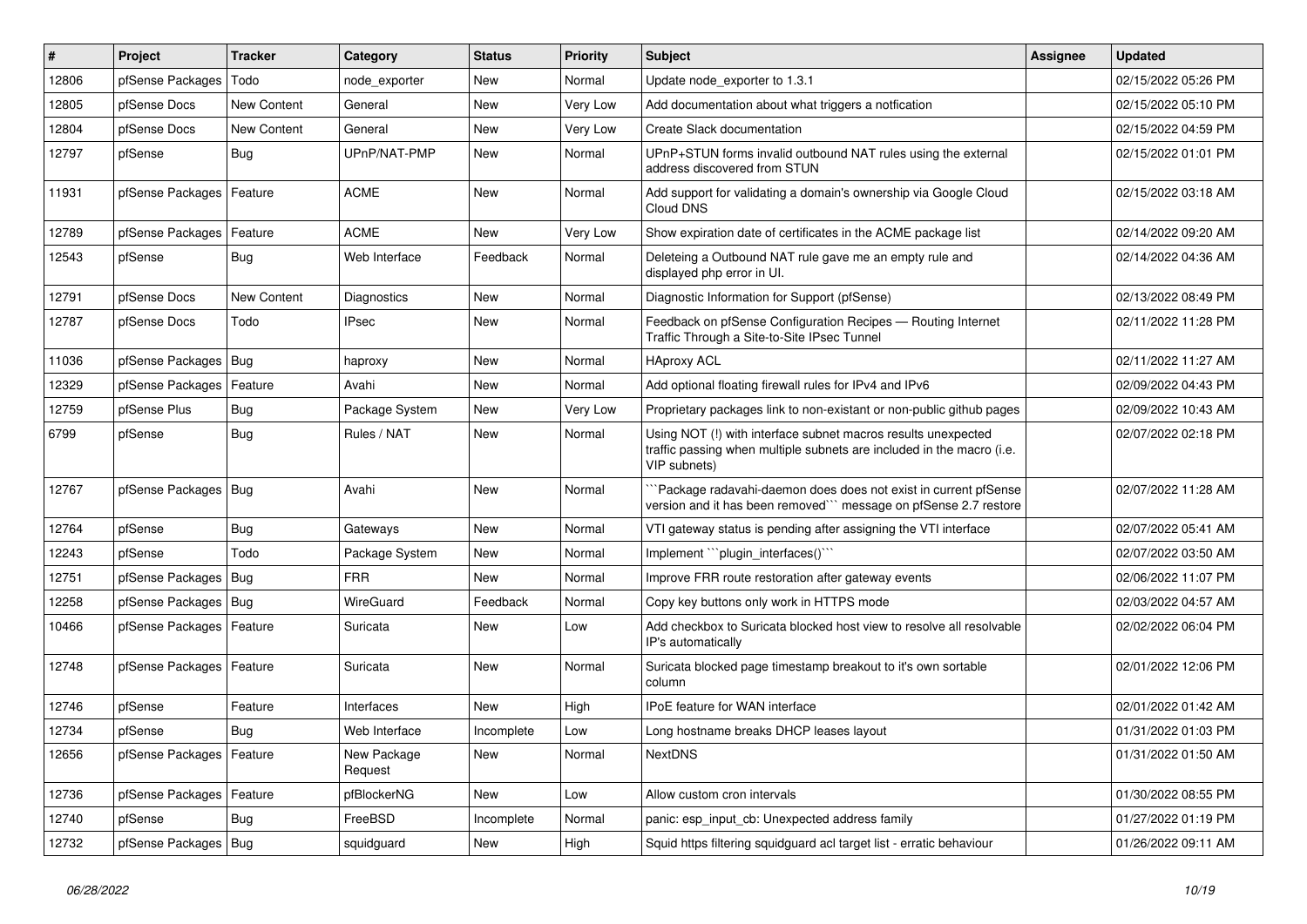| $\pmb{\#}$ | Project          | <b>Tracker</b> | Category                        | <b>Status</b> | <b>Priority</b> | <b>Subject</b>                                                                                                  | <b>Assignee</b> | Updated             |
|------------|------------------|----------------|---------------------------------|---------------|-----------------|-----------------------------------------------------------------------------------------------------------------|-----------------|---------------------|
| 12730      | pfSense          | <b>Bug</b>     | <b>Captive Portal</b>           | New           | Normal          | RADIUS accounting does not work if WAN is down                                                                  |                 | 01/26/2022 05:13 AM |
| 9700       | pfSense Packages | Feature        | Squid                           | Feedback      | Normal          | Secure Squid HTTPS Proxy                                                                                        |                 | 01/25/2022 06:39 PM |
| 12717      | pfSense Packages | Todo           | Squid                           | New           | Normal          | Squid 5.x Branch                                                                                                |                 | 01/25/2022 06:24 PM |
| 12726      | pfSense          | Bug            | Authentication                  | <b>New</b>    | Normal          | LDAP select container button auto populate                                                                      |                 | 01/25/2022 01:48 PM |
| 12705      | pfSense          | Bug            | <b>IPsec</b>                    | Incomplete    | Normal          | ECDSA certificate does not work for IPSec VPN phase 1                                                           |                 | 01/24/2022 03:22 PM |
| 7329       | pfSense          | Bug            | <b>DNS Forwarder</b>            | New           | Low             | <b>DHCP Not Updating DNS</b>                                                                                    |                 | 01/21/2022 09:16 PM |
| 12711      | pfSense Packages | Feature        | Telegraf                        | New           | Normal          | Add InfluxDB V2 support                                                                                         |                 | 01/21/2022 02:54 AM |
| 7352       | pfSense          | Bug            | Routing                         | New           | Normal          | pfSense IPv6 static route is dumped after a WAN flap                                                            |                 | 01/20/2022 09:35 AM |
| 9500       | pfSense Packages | Bug            | haproxy                         | New           | Normal          | HAproxy does not delete non-applicable action config                                                            |                 | 01/18/2022 06:28 AM |
| 12382      | pfSense          | Regression     | OpenVPN                         | New           | Normal          | Certificate Depth checking creates OpenVPN micro-outages every<br>time a user authenticates after 2.5.2 upgrade |                 | 01/17/2022 04:17 AM |
| 12659      | pfSense Docs     | Todo           | Hardware                        | <b>New</b>    | Normal          | Feedback on Hardware — Hardware Tuning and Troubleshooting -<br>Flow Control for ix                             |                 | 01/16/2022 10:22 AM |
| 2234       | pfSense          | <b>Bug</b>     | Web Interface                   | Confirmed     | Low             | Status: Traffic Graph - only shows interface's subnet                                                           |                 | 01/15/2022 08:33 PM |
| 6926       | pfSense          | <b>Bug</b>     | UPnP/NAT-PMP                    | <b>New</b>    | Normal          | Miniupnp advertising expired IPv6 address                                                                       |                 | 01/15/2022 08:29 PM |
| 10843      | pfSense          | Feature        | Authentication                  | <b>New</b>    | Normal          | Allow user manager settings to specify multiple authentication<br>servers                                       |                 | 01/13/2022 07:22 AM |
| 12679      | pfSense          | Feature        | Interfaces                      | New           | Normal          | Remind user to update DHCPv6 range when changing interface<br>IPv6 prefix                                       |                 | 01/12/2022 07:36 AM |
| 12676      | pfSense          | Feature        | Rules / NAT                     | <b>New</b>    | Normal          | Add the Tagged option on the Port Forward rules edit page                                                       |                 | 01/11/2022 05:52 AM |
| 12607      | pfSense Plus     | Bug            | Hardware / Drivers              | New           | High            | Instability with Snort Inline with AWS Instances                                                                |                 | 01/10/2022 09:03 PM |
| 1849       | pfSense          | Bug            | <b>Traffic Shaper</b><br>(ALTQ) | New           | Normal          | Traffic shaper - By Queue view needs to show/use friendly inerface<br>names                                     |                 | 01/10/2022 08:10 AM |
| 5253       | pfSense          | Bug            | <b>PPP</b> Interfaces           | New           | Normal          | 3gstats.php 100% CPU                                                                                            |                 | 01/08/2022 05:02 PM |
| 12260      | pfSense Packages | Bug            | ntop                            | New           | Normal          | Update popup and version missmatch?                                                                             |                 | 01/08/2022 05:53 AM |
| 12665      | pfSense          | Feature        | Rules / NAT                     | New           | Normal          | Ability to add custom pf rules from the GUI                                                                     |                 | 01/07/2022 09:30 AM |
| 12667      | pfSense Packages | Bug            | WireGuard                       | New           | Normal          | Firewall Crashed After Upgrading Wireguard                                                                      |                 | 01/07/2022 09:18 AM |
| 4242       | pfSense          | Feature        | Authentication                  | <b>New</b>    | Normal          | Two Factor or OTP Authentication for Admin Interface                                                            |                 | 01/04/2022 12:07 PM |
| 11927      | pfSense          | Feature        | DHCP (IPv4)                     | Feedback      | Normal          | Allow DHCP not to serve a gateway - small fix                                                                   |                 | 01/03/2022 04:17 PM |
| 7626       | pfSense          | Feature        | Interfaces                      | New           | Normal          | Add IPoE support for WAN                                                                                        |                 | 01/01/2022 12:31 AM |
| 8113       | pfSense          | <b>Bug</b>     | Interfaces                      | New           | Normal          | MTU setting on bridge, openypn clients ignored                                                                  |                 | 12/31/2021 05:55 PM |
| 7113       | pfSense          | Bug            | Dashboard                       | New           | Normal          | Interface name in Traffic Graphs                                                                                |                 | 12/31/2021 05:40 PM |
| 4345       | pfSense          | Bug            | <b>Operating System</b>         | Confirmed     | Normal          | Traffic Shaping doesn't work with Xen netfront driver                                                           |                 | 12/31/2021 05:30 PM |
| 5629       | pfSense          | Bug            | <b>IPsec</b>                    | <b>New</b>    | Normal          | Allow for IPsec configuration using certs without a CA                                                          |                 | 12/31/2021 05:21 PM |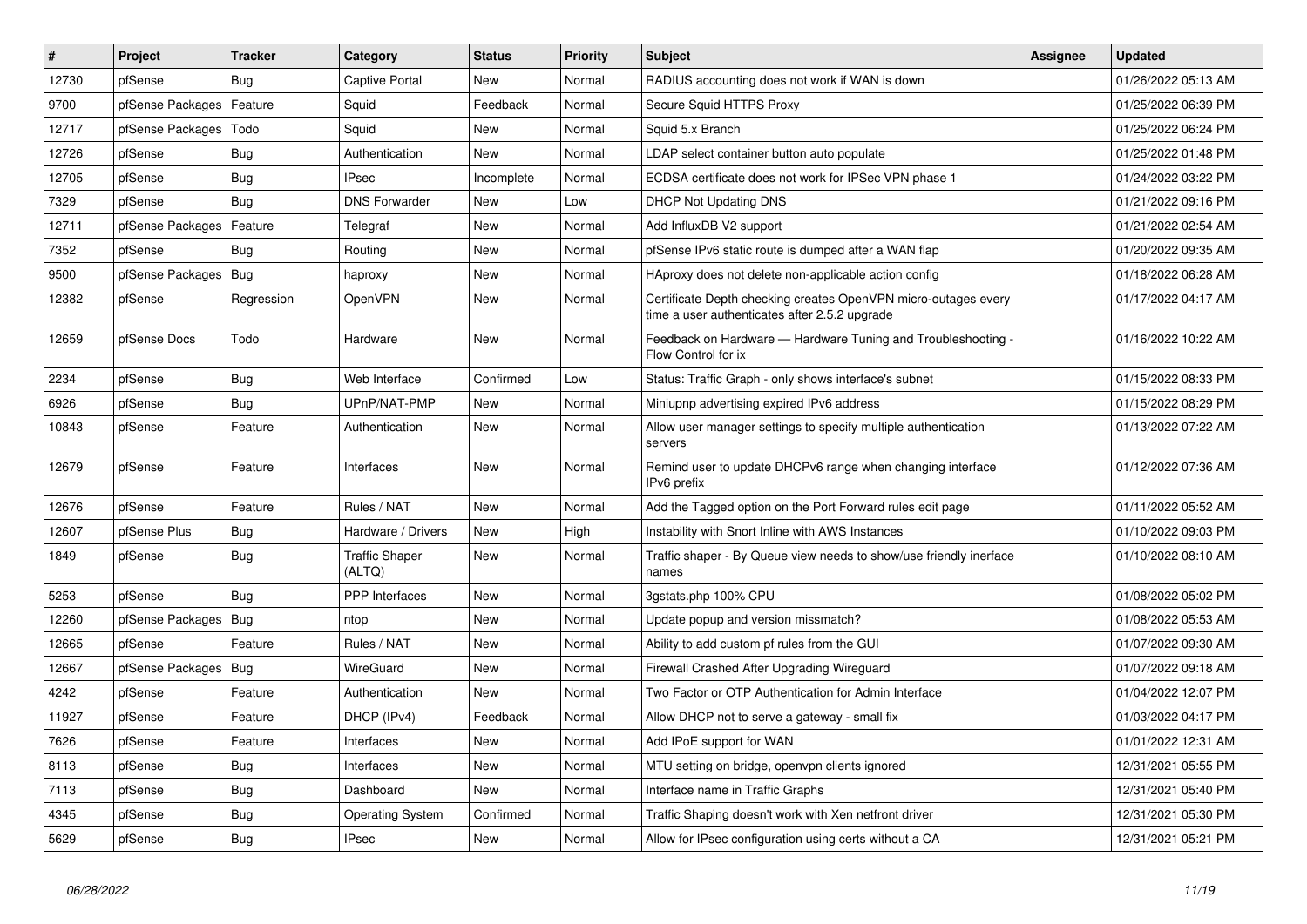| $\vert$ # | Project                | <b>Tracker</b> | Category                  | <b>Status</b> | Priority        | Subject                                                                                                                       | <b>Assignee</b> | <b>Updated</b>      |
|-----------|------------------------|----------------|---------------------------|---------------|-----------------|-------------------------------------------------------------------------------------------------------------------------------|-----------------|---------------------|
| 12423     | pfSense Packages       | Bug            | pfBlockerNG               | Feedback      | Normal          | Dashboard shows "SQLite database missing, Force Reload DNSBL<br>to recover!"                                                  |                 | 12/31/2021 01:06 PM |
| 12655     | pfSense Packages   Bug |                | Telegraf                  | <b>New</b>    | Normal          | telegraf, wireguard plugin failing                                                                                            |                 | 12/30/2021 05:51 PM |
| 12414     | pfSense Packages   Bug |                | pfBlockerNG               | Feedback      | Normal          | DNSBL SafeSearch page displays input validation error if DoH /<br>DoT blocking is not enabled                                 |                 | 12/30/2021 02:49 PM |
| 6289      | pfSense                | Bug            | Interfaces                | New           | Normal          | IPv6 address not given to track6 interfaces on create                                                                         |                 | 12/30/2021 04:17 AM |
| 11872     | pfSense                | <b>Bug</b>     | Interfaces                | New           | Normal          | gif interfaces reporting incorrect traffic counters                                                                           |                 | 12/30/2021 04:00 AM |
| 11759     | pfSense                | Bug            | Dashboard                 | <b>New</b>    | Normal          | Traffic graphs on dashboard double upload on pppoe links                                                                      |                 | 12/30/2021 04:00 AM |
| 12643     | pfSense Packages       | Regression     | Suricata                  | Feedback      | Normal          | Rule categories are cleared after clicking the save button on the<br>Global Settings page                                     |                 | 12/30/2021 03:44 AM |
| 12648     | pfSense                | <b>Bug</b>     | <b>Captive Portal</b>     | <b>New</b>    | Normal          | Undocumented variables 'listenporthttp' and 'listenporthttps'                                                                 |                 | 12/28/2021 10:44 AM |
| 12070     | pfSense                | <b>Bug</b>     | DHCP (IPv4)               | New           | Low             | VLAN0 for WAN DHCP                                                                                                            |                 | 12/23/2021 04:31 PM |
| 10732     | pfSense                | Feature        | <b>High Availability</b>  | <b>New</b>    | Very Low        | Warning banner for secondary HA node                                                                                          |                 | 12/23/2021 03:34 AM |
| 12473     | pfSense                | Feature        | <b>IPsec</b>              | <b>New</b>    | Normal          | Allow user adjustment of IPsec Keep Alive periodic checks                                                                     |                 | 12/22/2021 05:59 AM |
| 12215     | pfSense                | Regression     | OpenVPN                   | Feedback      | Normal          | OpenVPN does not resync when running on a gateway group                                                                       |                 | 12/22/2021 05:49 AM |
| 11588     | pfSense                | Feature        | WireGuard                 | <b>New</b>    | Low             | Automatically suggest next IP address in Wireguard interface<br>subnet when creating a peer                                   |                 | 12/22/2021 03:35 AM |
| 12625     | pfSense                | Feature        | Logging                   | <b>New</b>    | Normal          | Granular logging options for default firewall rules.                                                                          |                 | 12/21/2021 06:39 PM |
| 11960     | pfSense                | <b>Bug</b>     | <b>Gateway Monitoring</b> | Feedback      | Normal          | Gateway Monitoring Traffic Goes Out Default Gateway                                                                           |                 | 12/20/2021 05:43 AM |
| 7152      | pfSense                | <b>Bug</b>     | <b>DNS Resolver</b>       | New           | Normal          | Unbound / DNS Resolver issue if "Register DHCP static mappings<br>in the DNS Resolver" set before wildcard DNS custom options |                 | 12/18/2021 04:59 PM |
| 5849      | pfSense                | <b>Bug</b>     | CARP                      | New           | Normal          | Routing fail on CARP IPsec                                                                                                    |                 | 12/18/2021 04:41 PM |
| 12581     | pfSense                | Regression     | DHCP (IPv6)               | New           | Normal          | CARP IPv6 assigned address does not get advertised to endpoints<br>with RADV                                                  |                 | 12/16/2021 02:34 PM |
| 12602     | pfSense                | Feature        | Dynamic DNS               | New           | Normal          | DHCPv6 should allow DDNS Client updates for hosts                                                                             |                 | 12/15/2021 11:00 AM |
| 12600     | pfSense                | Feature        | Aliases / Tables          | <b>New</b>    | Normal          | allow custom mask for a network alias created from a FQDN                                                                     |                 | 12/15/2021 10:50 AM |
| 3796      | pfSense                | <b>Bug</b>     | Diagnostics               | Confirmed     | Normal          | States summary fails and is very slow with large state tables                                                                 |                 | 12/11/2021 08:03 PM |
| 4604      | pfSense                | <b>Bug</b>     | <b>NTPD</b>               | New           | Normal          | NTP time server entries may or may not work, depending upon<br>interfaces selected when configuring NTP service               |                 | 12/11/2021 07:59 PM |
| 1738      | pfSense                | <b>Bug</b>     | Backup / Restore          | New           | <b>Very Low</b> | Restore fails when username in backup is not matching                                                                         |                 | 12/11/2021 07:51 PM |
| 1667      | pfSense                | <b>Bug</b>     | L <sub>2</sub> TP         | New           | Normal          | L2TP server does not respond properly from a CARP VIP                                                                         |                 | 12/11/2021 07:43 PM |
| 12091     | pfSense                | Feature        | Authentication            | <b>New</b>    | Normal          | RFE: Add support for sssd authentication                                                                                      |                 | 12/10/2021 04:55 PM |
| 12552     | pfSense                | <b>Bug</b>     | OpenVPN                   | New           | Normal          | "Pull DNS" option within OpenVPN client does not cause pfSense to<br>use DNS servers assigned by remote OpenVPN server        |                 | 12/08/2021 08:45 AM |
| 12570     | pfSense Docs           | Correction     | General                   | New           | Normal          | Active appliance list missing 6100                                                                                            |                 | 12/06/2021 11:41 AM |
| 12564     | pfSense                | Feature        | Aliases / Tables          | New           | Low             | add column to show that an Alias is in use by or not                                                                          |                 | 12/04/2021 07:25 PM |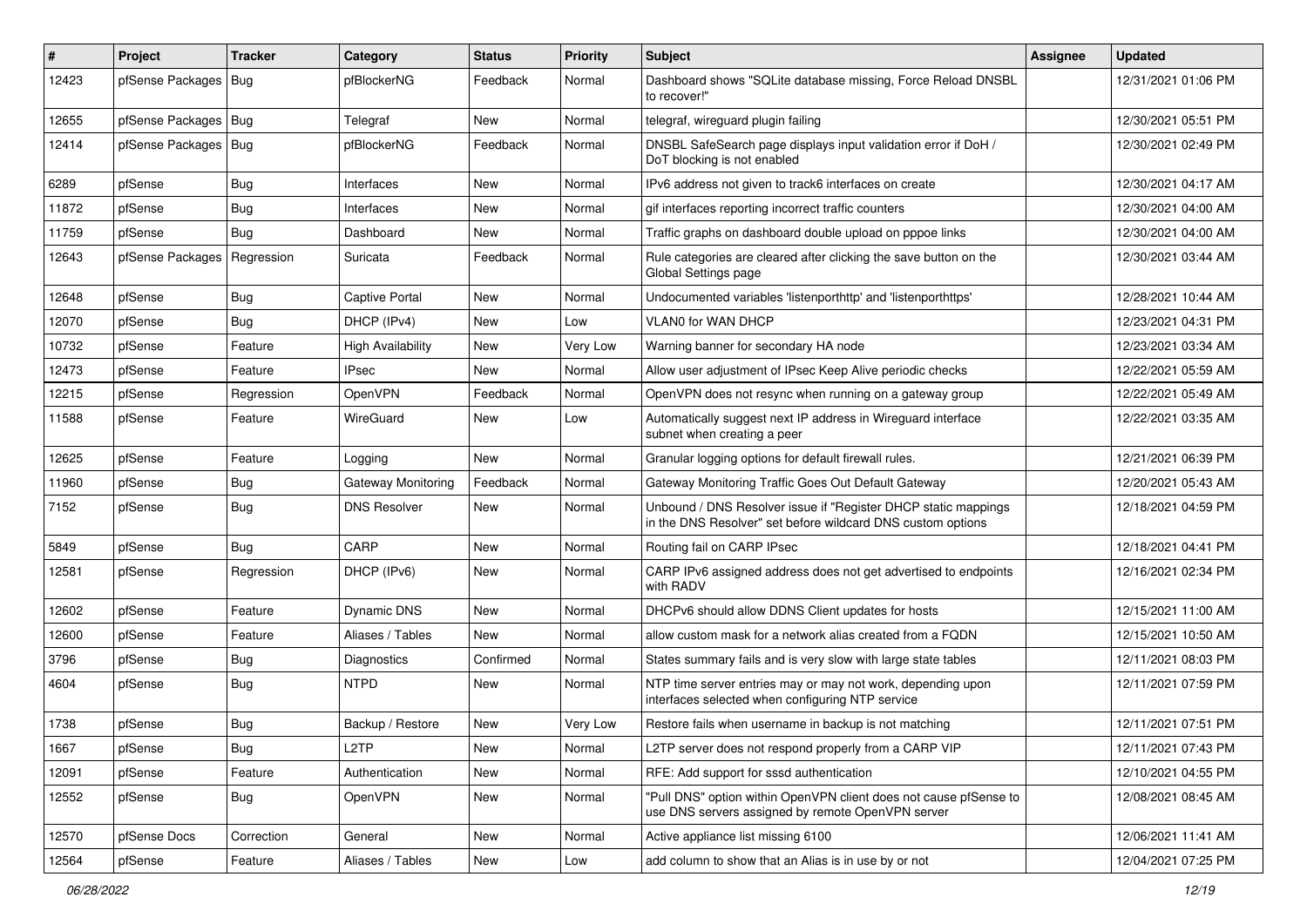| $\vert$ # | Project                    | <b>Tracker</b> | Category                | <b>Status</b>                 | <b>Priority</b> | <b>Subject</b>                                                                                           | <b>Assignee</b> | <b>Updated</b>      |
|-----------|----------------------------|----------------|-------------------------|-------------------------------|-----------------|----------------------------------------------------------------------------------------------------------|-----------------|---------------------|
| 12563     | pfSense                    | <b>Bug</b>     | OpenVPN                 | New                           | Normal          | OpenVPN server doesn't support Framed-IPv6-Address RADIUS<br>attribute                                   |                 | 12/03/2021 11:19 AM |
| 12551     | pfSense                    | Feature        | <b>DNS Resolver</b>     | New                           | Low             | Add ability to set DNS resolver search domain list                                                       |                 | 12/01/2021 11:18 AM |
| 11182     | pfSense Packages   Bug     |                | <b>NRPE</b>             | New                           | Normal          | NRPE in HA syncs the bind IP                                                                             |                 | 12/01/2021 02:15 AM |
| 10462     | pfSense Packages   Feature |                | <b>LCDProc</b>          | <b>Pull Request</b><br>Review | Normal          | CPU Temp Screen                                                                                          |                 | 11/29/2021 08:28 AM |
| 12248     | pfSense                    | Feature        | Package System          | New                           | Low             | Package Update Availability Notification                                                                 |                 | 11/28/2021 10:02 AM |
| 12542     | pfSense                    | <b>Bug</b>     | Virtual IP Addresses    | New                           | Normal          | Cannot assign a same IPv6 Link-Local address to different<br>interfaces                                  |                 | 11/25/2021 01:41 AM |
| 10404     | pfSense                    | Feature        | <b>NTPD</b>             | <b>New</b>                    | Normal          | Consider using chrony for NTP services                                                                   |                 | 11/23/2021 06:59 PM |
| 12539     | pfSense                    | <b>Bug</b>     | Interfaces              | New                           | Low             | Changing VLAN ID for LAN interface in assignments silently fails.                                        |                 | 11/23/2021 04:12 AM |
| 7096      | pfSense                    | <b>Bug</b>     | <b>DNS Resolver</b>     | Feedback                      | Normal          | Unbound fails to start on boot if specific network devices are<br>configured in the "Network Interfaces" |                 | 11/22/2021 08:59 AM |
| 12538     | pfSense Packages   Bug     |                | PIMD                    | <b>New</b>                    | Normal          | PIMD sub-interface bug                                                                                   |                 | 11/20/2021 09:44 PM |
| 12535     | pfSense                    | Documentation  | Routing                 | New                           | Normal          | Negate Rules function does not match the description                                                     |                 | 11/19/2021 02:03 PM |
| 4128      | pfSense                    | Feature        | <b>Notifications</b>    | New                           | Normal          | Email notification webgui configuration                                                                  |                 | 11/18/2021 12:48 PM |
| 12249     | pfSense                    | Bug            | Backup / Restore        | New                           | Normal          | HAProxy causing failed ACB backups                                                                       |                 | 11/15/2021 11:58 PM |
| 4688      | pfSense                    | Feature        | <b>IPsec</b>            | <b>New</b>                    | Normal          | Missing TFC Traffic Flow Confidentiality support                                                         |                 | 11/15/2021 12:27 PM |
| 12521     | pfSense                    | Feature        | <b>Operating System</b> | New                           | Very Low        | Add the BBR2, QUIC, RACK Congestion Control (CC) protocols                                               |                 | 11/15/2021 07:40 AM |
| 12520     | pfSense Packages           | Feature        | Squid                   | <b>New</b>                    | High            | [Squid] - Allow or Deny Mappings from IP/Host/GeoIP sources                                              |                 | 11/12/2021 02:13 PM |
| 12519     | pfSense                    | <b>Bug</b>     | Authentication          | <b>New</b>                    | Normal          | Fail authentication using special character in password via the<br><b>LDAP</b> connector                 |                 | 11/12/2021 07:39 AM |
| 11525     | pfSense Packages   Bug     |                | Suricata                | <b>New</b>                    | Normal          | pfsense 2.5.0 release version for vlan issue to suricata                                                 |                 | 11/11/2021 08:16 AM |
| 12507     | pfSense Packages   Bug     |                | softflowd               | <b>Pull Request</b><br>Review | Normal          | Add support for bi-directional flows in softflowd                                                        |                 | 11/11/2021 03:53 AM |
| 12509     | pfSense                    | <b>Bug</b>     | OpenVPN                 | <b>New</b>                    | Normal          | Deffered authentication does not work with auth-gen-token<br>external-auth or pusk "auth-token"          |                 | 11/08/2021 04:01 AM |
| 12508     | pfSense                    | <b>Bug</b>     | <b>DHCP Relay</b>       | New                           | Normal          | DHCP Relay over VPN                                                                                      |                 | 11/06/2021 11:25 AM |
| 12504     | pfSense                    | Bug            | Interfaces              | <b>New</b>                    | Normal          | BCM57412 NetXtreme-E 10Gb RDMA Ethernet controller issue                                                 |                 | 11/05/2021 04:51 AM |
| 12502     | pfSense Packages   Feature |                | syslog-ng               | New                           | Normal          | Syslog-ng Configuration Library (scl) missing                                                            |                 | 11/02/2021 06:06 PM |
| 12491     | pfSense Packages   Feature |                | squidguard              | New                           | Normal          | squidguard: allow multiple regex                                                                         |                 | 10/28/2021 03:30 PM |
| 8576      | pfSense                    | <b>Bug</b>     | Rules / NAT             | Feedback                      | Low             | pfSense stops passing traffic after some time when using Outbound<br>NAT pool w/ Sticky Address          |                 | 10/28/2021 01:47 PM |
| 11429     | pfSense                    | Bug            | Web Interface           | New                           | Normal          | System Log / Settings form activates "Reset Log Files" button on<br>enter                                |                 | 10/28/2021 01:35 PM |
| 11440     | pfSense                    | Feature        | Web Interface           | New                           | Low             | Expand collapsed sections by clicking anywhere on header                                                 |                 | 10/28/2021 01:35 PM |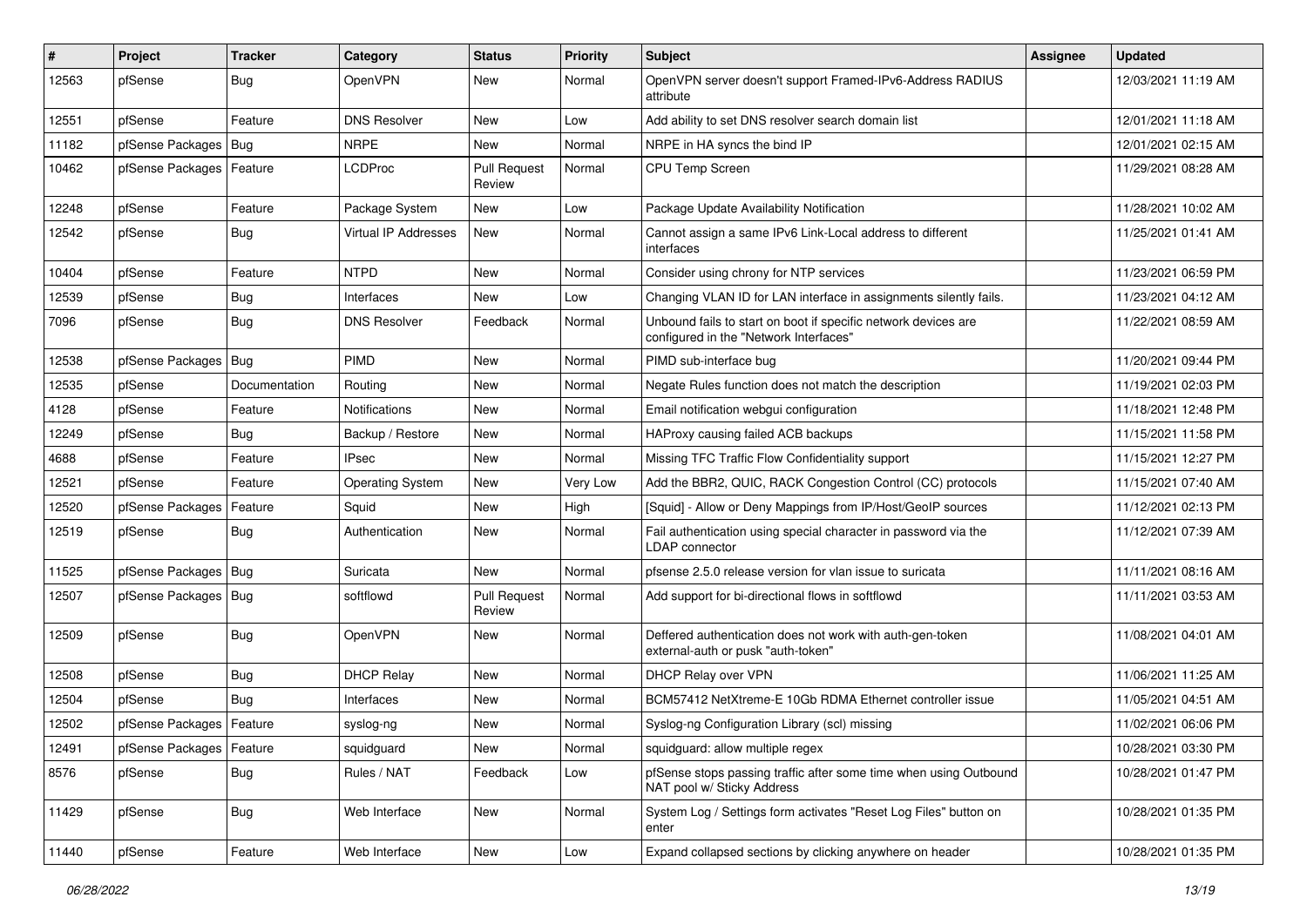| #     | Project                | <b>Tracker</b> | Category                    | <b>Status</b>                 | <b>Priority</b> | <b>Subject</b>                                                                                                                   | <b>Assignee</b> | <b>Updated</b>      |
|-------|------------------------|----------------|-----------------------------|-------------------------------|-----------------|----------------------------------------------------------------------------------------------------------------------------------|-----------------|---------------------|
| 12357 | pfSense                | <b>Bug</b>     | <b>Captive Portal</b>       | New                           | Normal          | Captive Portal popup Logout button loads full login page in popup<br>when clicked                                                |                 | 10/27/2021 12:10 PM |
| 12483 | pfSense                | Bug            | Configuration<br>Backend    | <b>New</b>                    | Normal          | GUI creates inconsistent config.xml                                                                                              |                 | 10/23/2021 06:48 AM |
| 12436 | pfSense                | <b>Bug</b>     | <b>PPPoE Server</b>         | <b>New</b>                    | Normal          | Pppoe server config gui does not allow setting of chap<br>authentication, and sets the network start address for allocation to 0 |                 | 10/21/2021 08:15 AM |
| 9344  | pfSense                | Bug            | Translations                | <b>New</b>                    | Normal          | OpenVPN click NCP Algorithms will always go to DH Parameters<br>website(in Chinese-Taiwan)                                       |                 | 10/21/2021 03:48 AM |
| 11163 | pfSense Packages       | Feature        | <b>ACME</b>                 | <b>Pull Request</b><br>Review | Normal          | Preferred Chain option                                                                                                           |                 | 10/18/2021 09:10 AM |
| 12457 | pfSense Docs           | Todo           | Packages                    | <b>New</b>                    | Very Low        | Add UPS Configuration Recipes for apcupsd and nut UPS<br>Packages with Common Brand Units                                        |                 | 10/18/2021 08:37 AM |
| 12467 | pfSense                | <b>Bug</b>     | <b>Captive Portal</b>       | New                           | Normal          | CP error on client disconnect after reboot                                                                                       |                 | 10/17/2021 05:35 AM |
| 12465 | pfSense Packages       | Feature        | haproxy                     | New                           | Normal          | Add forwardfor advanced usecases                                                                                                 |                 | 10/16/2021 07:35 PM |
| 11592 | pfSense Packages   Bug |                | node exporter               | New                           | Normal          | Node exporter can not read system statistics                                                                                     |                 | 10/15/2021 09:37 PM |
| 9617  | pfSense                | Feature        | <b>PPP</b> Interfaces       | New                           | Normal          | PPPoE Static IP Configuration in GUI                                                                                             |                 | 10/15/2021 08:52 PM |
| 12461 | pfSense Docs           | Todo           | Hardware                    | <b>New</b>                    | Normal          | Improve macOS Serial Command Instructions                                                                                        |                 | 10/15/2021 03:47 PM |
| 12459 | pfSense                | Todo           | <b>Virtual IP Addresses</b> | <b>New</b>                    | Normal          | Add IP Alias subnet input validation                                                                                             |                 | 10/15/2021 09:35 AM |
| 12458 | pfSense                | Feature        | Authentication              | New                           | Normal          | Use "unixHomeDirectory" instead of "homeDirectory" when LDAP<br>authentication server is Active Directory                        |                 | 10/15/2021 08:18 AM |
| 9798  | pfSense Packages       | Feature        | pfBlockerNG                 | <b>New</b>                    | Normal          | add ipv4 and ipv6 dnscrypt-resolvers feeds                                                                                       |                 | 10/14/2021 09:48 AM |
| 12451 | pfSense                | Bug            | Virtual IP Addresses        | <b>New</b>                    | Normal          | deleteVIP() does not check RFC2136 Update Source                                                                                 |                 | 10/13/2021 10:06 AM |
| 12444 | pfSense Packages   Bug |                | ntop                        | <b>New</b>                    | Normal          | ntopng throws errors when viewing single host                                                                                    |                 | 10/11/2021 12:39 PM |
| 12126 | pfSense Packages       | Bug            | FreeRADIUS                  | <b>New</b>                    | Normal          | freeradius3 0.15.7 31                                                                                                            |                 | 10/11/2021 08:21 AM |
| 9633  | pfSense                | Feature        | PPPoE Server                | <b>New</b>                    | Normal          | PPPoE/L2TP Server Status Page                                                                                                    |                 | 10/09/2021 12:05 PM |
| 11430 | pfSense                | Bug            | Interfaces                  | <b>New</b>                    | Normal          | PHP console spam after Assigning Interfaces                                                                                      |                 | 10/09/2021 10:37 AM |
| 12162 | pfSense Docs           | Todo           | Products                    | <b>New</b>                    | Normal          | Add "usb reset" as possible solution for non-booting flash drives on<br>the SG-1100                                              |                 | 10/07/2021 02:19 PM |
| 11871 | pfSense Docs           | Correction     | Products                    | <b>New</b>                    | Normal          | SG-2100 must be manually power cycled after installation                                                                         |                 | 10/07/2021 02:19 PM |
| 1620  | pfSense Packages   Bug |                | Squid                       | New                           | Normal          | Can't use transparent proxy when using bridge.                                                                                   |                 | 10/07/2021 04:19 AM |
| 12427 | pfSense Packages       | Todo           | haproxy                     | New                           | Normal          | ha-proxy: action order in the GUI is not keeped in the resulting<br>ha-proxy configuration                                       |                 | 10/06/2021 07:02 AM |
| 12188 | pfSense Packages   Bug |                | OpenVPN Client<br>Export    | <b>New</b>                    | Normal          | client export breaks multi remote configurations                                                                                 |                 | 10/02/2021 05:58 PM |
| 12421 | pfSense                | Bug            | Rules / NAT                 | New                           | Normal          | IPV6 limiter bug                                                                                                                 |                 | 10/02/2021 08:44 AM |
| 12033 | pfSense Packages   Bug |                | pfBlockerNG                 | <b>New</b>                    | Normal          | maxmindb and sqlite3 modules not found                                                                                           |                 | 10/01/2021 04:42 AM |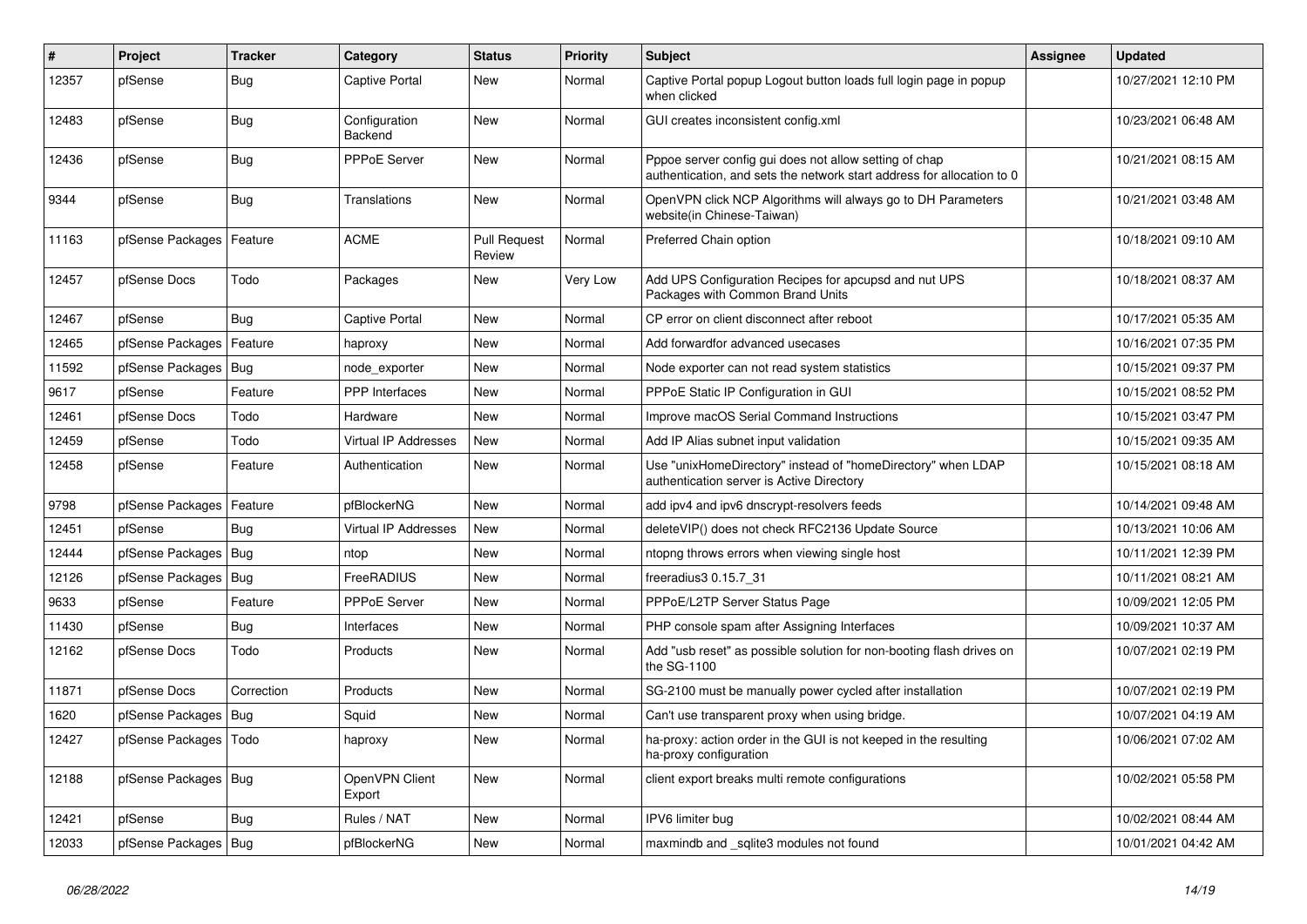| #     | Project                    | <b>Tracker</b> | Category                        | <b>Status</b>          | <b>Priority</b> | <b>Subject</b>                                                                                                    | Assignee | <b>Updated</b>      |
|-------|----------------------------|----------------|---------------------------------|------------------------|-----------------|-------------------------------------------------------------------------------------------------------------------|----------|---------------------|
| 12411 | pfSense Docs               | Todo           | <b>High Availability</b>        | New                    | Normal          | Feedback on High Availability - pfSense XML-RPC Config Sync<br>Overview                                           |          | 09/29/2021 10:39 AM |
| 12402 | pfSense Docs               | Todo           | Configuration                   | New                    | Normal          | Feedback on Configuration - Advanced Configuration Options -<br><b>Notifications</b>                              |          | 09/24/2021 12:46 AM |
| 12401 | pfSense                    | Bug            | <b>Traffic Graphs</b>           | New                    | Normal          | Traffic graphs with untagged and tagged VLAN on same interface                                                    |          | 09/23/2021 09:18 PM |
| 12395 | pfSense Docs               | Todo           | Packages                        | New                    | Normal          | Feedback on Packages - FRR Package - Border Gateway<br>Protocol - BGP Required Information                        |          | 09/21/2021 04:32 PM |
| 12393 | pfSense                    | Bug            | <b>Traffic Shaper</b><br>(ALTQ) | New                    | Low             | Priority of gOthersLow higher than default queues                                                                 |          | 09/21/2021 02:48 PM |
| 12370 | pfSense                    | Feature        | Rules / NAT                     | New                    | Low             | Add limiters to Queue column on firewall rule list                                                                |          | 09/14/2021 07:37 AM |
| 12300 | pfSense                    | Feature        | Hardware / Drivers              | New                    | Normal          | Add Aquantia Atlantic driver to pfsense                                                                           |          | 09/14/2021 06:49 AM |
| 12369 | pfSense Packages           | Feature        | Mail report                     | <b>New</b>             | Low             | Skip If No Content issue                                                                                          |          | 09/14/2021 06:40 AM |
| 12367 | pfSense                    | Todo           | Installer                       | <b>New</b>             | Normal          | ZFS: Do not show memstick disk on target list                                                                     |          | 09/13/2021 07:37 AM |
| 12358 | pfSense Packages           | Feature        | pfBlockerNG                     | New                    | Normal          | IP List Copy/Import/Export                                                                                        |          | 09/09/2021 01:56 PM |
| 12343 | pfSense                    | Feature        | Diagnostics                     | New                    | Low             | Real time traffic monitoring                                                                                      |          | 09/06/2021 01:26 PM |
| 11268 | pfSense                    | Bug            | Web Interface                   | New                    | Normal          | Cookie named 'id' prevents Edit form fields being set properly                                                    |          | 09/03/2021 06:16 AM |
| 11742 | pfSense Packages           | Bug            | Suricata                        | <b>New</b>             | Normal          | Blocking / Unblocking is not working correctly.                                                                   |          | 09/01/2021 11:08 AM |
| 10693 | pfSense Packages   Bug     |                | <b>BIND</b>                     | New                    | Normal          | pfSense Bind Zone Editor UI does not update zone serial number<br>when a change is made                           |          | 09/01/2021 12:51 AM |
| 9857  | pfSense                    | Feature        | <b>IPsec</b>                    | <b>New</b>             | Normal          | IPsec Down/Up SMTP Notifications                                                                                  |          | 08/31/2021 08:07 AM |
| 6370  | pfSense                    | <b>Bug</b>     | <b>IPsec</b>                    | Confirmed              | Normal          | IPSEC bound to WAN gateway group and Dynamic DNS doesn't to<br>fail back tunnel to WAN on DDNS update             |          | 08/31/2021 07:38 AM |
| 12308 | pfSense Packages   Feature |                | New Package<br>Request          | <b>New</b>             | Normal          | Dynamicaly Update Firewall Aliases from OpenVPN LDAP Group<br>membership of the connected user                    |          | 08/27/2021 12:51 AM |
| 12286 | pfSense Packages           | Bug            | FreeRADIUS                      | <b>New</b>             | Normal          | Add support for ntlm auth in LDAP                                                                                 |          | 08/20/2021 08:27 AM |
| 12283 | pfSense                    | Bug            | Authentication                  | New                    | Normal          | LDAP/RADIUS authentication servers configuration does not allow<br>source IP address to be specified              |          | 08/20/2021 01:15 AM |
| 6776  | pfSense                    | Feature        | Rules / NAT                     | <b>New</b>             | Normal          | Allow disabling of "filter rule association" by default                                                           |          | 08/17/2021 10:56 AM |
| 12268 | pfSense Docs               | Todo           | <b>Firewall Rules</b>           | <b>New</b>             | Normal          | Feedback on Firewall - Aliases                                                                                    |          | 08/17/2021 12:55 AM |
| 11619 | pfSense                    | <b>Bug</b>     | Upgrade                         | New                    | Normal          | Unable to upgrade 2.4.4-p3 to 2.5/21.02-p1                                                                        |          | 08/15/2021 10:00 AM |
| 12176 | pfSense                    | Todo           | Interfaces                      | Pull Request<br>Review | Normal          | Hide WireGuard interfaces on appropriate pages                                                                    |          | 08/11/2021 12:52 AM |
| 12237 | pfSense Docs               | Todo           | Hardware                        | New                    | Normal          | Feedback on Hardware - Hardware Tuning and Troubleshooting                                                        |          | 08/10/2021 03:13 AM |
| 10311 | pfSense                    | <b>Bug</b>     | OpenVPN                         | New                    | Normal          | Too low net.link.ifqmaxlen causes packet drop under load when<br>using OpenVPN inside bridge interface under load |          | 08/10/2021 03:10 AM |
| 11780 | pfSense Packages   Bug     |                | Suricata                        | New                    | Very High       | Suricata package fails to prune suricata.log                                                                      |          | 08/06/2021 07:18 AM |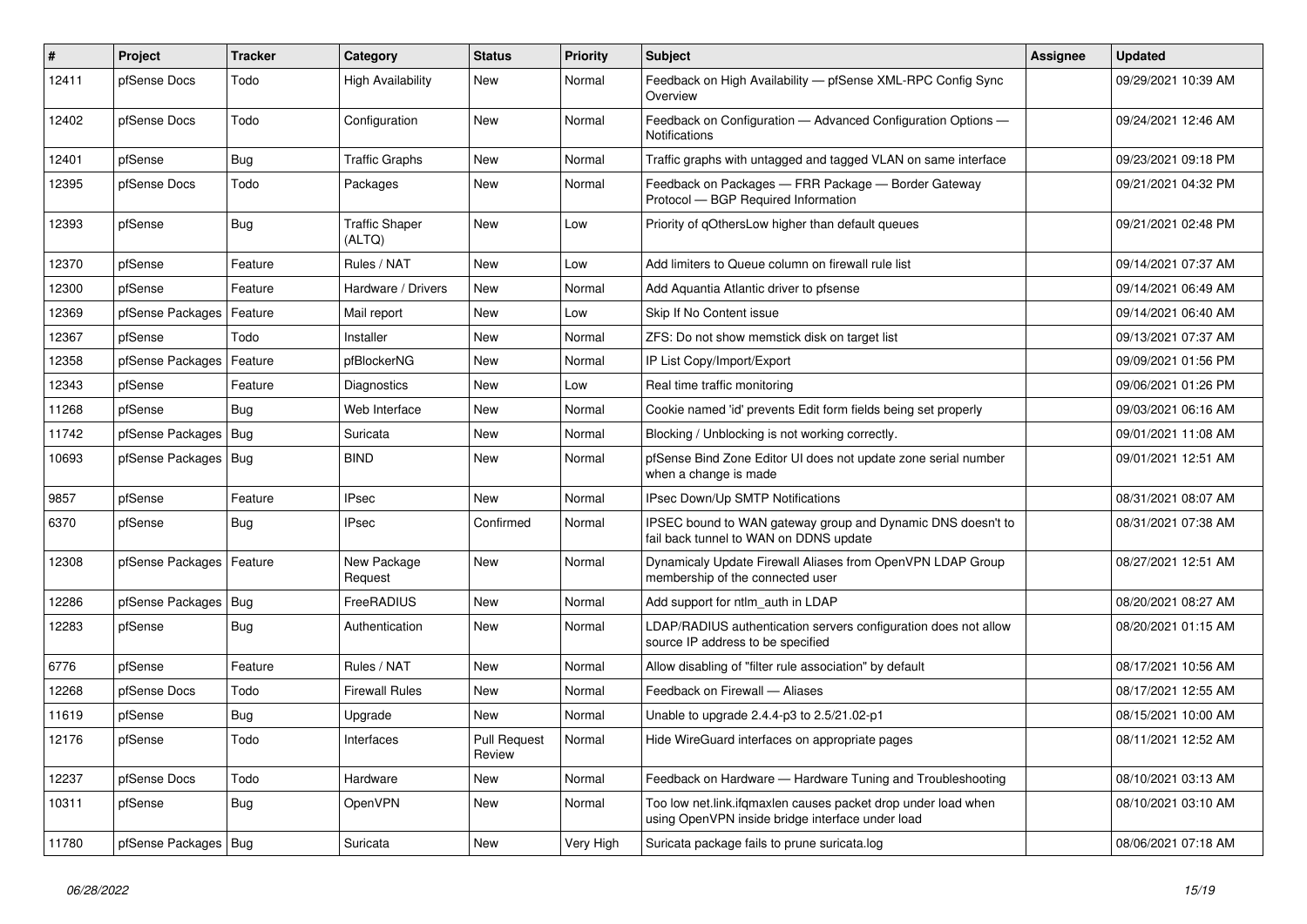| ∦     | Project                    | <b>Tracker</b>     | Category                 | <b>Status</b> | <b>Priority</b> | <b>Subject</b>                                                                                | <b>Assignee</b> | <b>Updated</b>      |
|-------|----------------------------|--------------------|--------------------------|---------------|-----------------|-----------------------------------------------------------------------------------------------|-----------------|---------------------|
| 12190 | pfSense                    | Feature            | Rules / NAT              | New           | Normal          | Add ability to reference ipv6 prefix in firewall rules and aliases                            |                 | 08/05/2021 01:47 PM |
| 12214 | pfSense Docs               | Todo               | General                  | New           | Low             | Connect to WebGui.                                                                            |                 | 08/05/2021 04:39 AM |
| 12179 | pfSense Packages           | Feature            | gemu-guest-agent         | New           | Normal          | QEMU package                                                                                  |                 | 07/30/2021 08:02 AM |
| 12178 | pfSense Packages   Bug     |                    | WireGuard                | <b>New</b>    | Low             | WireGuard always shows 'Configuring WireGuard tunnelsdone.'<br>message on boot                |                 | 07/30/2021 06:58 AM |
| 11410 | pfSense Packages           | Feature            | New Package<br>Request   | New           | Normal          | adding bpytop (former Bashtop)                                                                |                 | 07/26/2021 12:33 PM |
| 11980 | pfSense Packages           | Bug                | FreeRADIUS               | Feedback      | Normal          | EAP does not work with SQL backend                                                            |                 | 07/21/2021 07:24 AM |
| 8520  | pfSense                    | Feature            | Interfaces               | New           | Normal          | Option to auto-renew DHCP on interface with an offline gateway or<br>marked as down           |                 | 07/20/2021 11:00 AM |
| 12121 | pfSense                    | Feature            | OpenVPN                  | <b>New</b>    | Normal          | Wider "local network(s)" fields in OpenVPN server configuration                               |                 | 07/19/2021 07:37 AM |
| 12139 | pfSense                    | Feature            | <b>DNS Forwarder</b>     | New           | Normal          | Add support in for specifying a DNSMASQ configuration file                                    |                 | 07/16/2021 09:45 PM |
| 12130 | pfSense Packages   Bug     |                    | Zeek                     | New           | Normal          | Zeek fails to start                                                                           |                 | 07/15/2021 02:00 AM |
| 11534 | pfSense Packages           | Regression         | FreeRADIUS               | New           | High            | FreeRADIUS EAP anonymous connection forbidden out-of-tunnel                                   |                 | 07/14/2021 02:32 AM |
| 12120 | pfSense                    | Feature            | <b>DHCP Relay</b>        | New           | Normal          | Permit several sets of destination DHCP servers in DHCP relay                                 |                 | 07/11/2021 05:41 PM |
| 12122 | pfSense                    | Bug                | Web Interface            | <b>New</b>    | Normal          | Perform greedy actions asychronously                                                          |                 | 07/10/2021 01:10 PM |
| 6738  | pfSense                    | Feature            | Web Interface            | New           | Normal          | GUI Action Buttons replicated to the top of the List                                          |                 | 07/10/2021 01:04 PM |
| 10290 | pfSense                    | Feature            | Aliases / Tables         | <b>New</b>    | Very Low        | Firewall Aliases Add button on top of list                                                    |                 | 07/10/2021 01:03 PM |
| 11956 | pfSense                    | Feature            | Web Interface            | New           | Normal          | "add" button in the top of pages with many user-added items                                   |                 | 07/10/2021 01:01 PM |
| 11165 | pfSense Packages   Feature |                    | OpenVPN Client<br>Export | New           | Very Low        | OpenVPN Exporter - Allow for name customization                                               |                 | 07/10/2021 12:58 PM |
| 628   | pfSense                    | Feature            | Web Interface            | <b>New</b>    | Low             | Ability to specify listen IP address of management services (SSH,<br>web interface)           |                 | 07/09/2021 01:21 PM |
| 11739 | pfSense Docs               | <b>New Content</b> | <b>High Availability</b> | <b>New</b>    | Normal          | Manual Outbound NAT rules in HA setup                                                         |                 | 07/09/2021 08:26 AM |
| 6362  | pfSense                    | Bug                | DHCP (IPv4)              | Confirmed     | Normal          | DHCP Client ID not used                                                                       |                 | 07/09/2021 06:30 AM |
| 12097 | pfSense Packages           | Feature            | pfBlockerNG              | New           | Normal          | Add dnsbl and geoip logs to system log                                                        |                 | 07/06/2021 01:25 PM |
| 12098 | pfSense Docs               | Correction         | Configuration            | New           | Normal          | Feedback on pfSense Configuration Recipes - Accessing a<br>CPE/Modem from Inside the Firewall |                 | 07/02/2021 02:30 AM |
| 11610 | pfSense Packages   Bug     |                    | NET-SNMP                 | New           | Normal          | NET-SNMP is not setting the correct permissions on AgentX                                     |                 | 06/28/2021 07:54 AM |
| 12084 | pfSense Packages   Bug     |                    | <b>FRR</b>               | New           | Normal          | libfrr.so.0 error on SG-1100                                                                  |                 | 06/26/2021 08:22 AM |
| 12077 | pfSense                    | Feature            | Gateways                 | New           | Normal          | Allow stick-connections per gateway group                                                     |                 | 06/24/2021 08:45 AM |
| 9895  | pfSense Packages           | <b>Bug</b>         | Snort                    | New           | Normal          | snort reinstallation failed                                                                   |                 | 06/23/2021 08:01 AM |
| 12067 | pfSense                    | <b>Bug</b>         | DHCP (IPv4)              | New           | Very Low        | <b>DHCP Monitoring Statistics Error</b>                                                       |                 | 06/21/2021 08:39 AM |
| 12066 | pfSense                    | Feature            | <b>Operating System</b>  | New           | Very Low        | Include man and man pages for all core programs and packages                                  |                 | 06/21/2021 07:44 AM |
| 6055  | pfSense                    | Bug                | Package System           | Confirmed     | Low             | Menu items may remain from packages no longer installed                                       |                 | 06/18/2021 08:46 PM |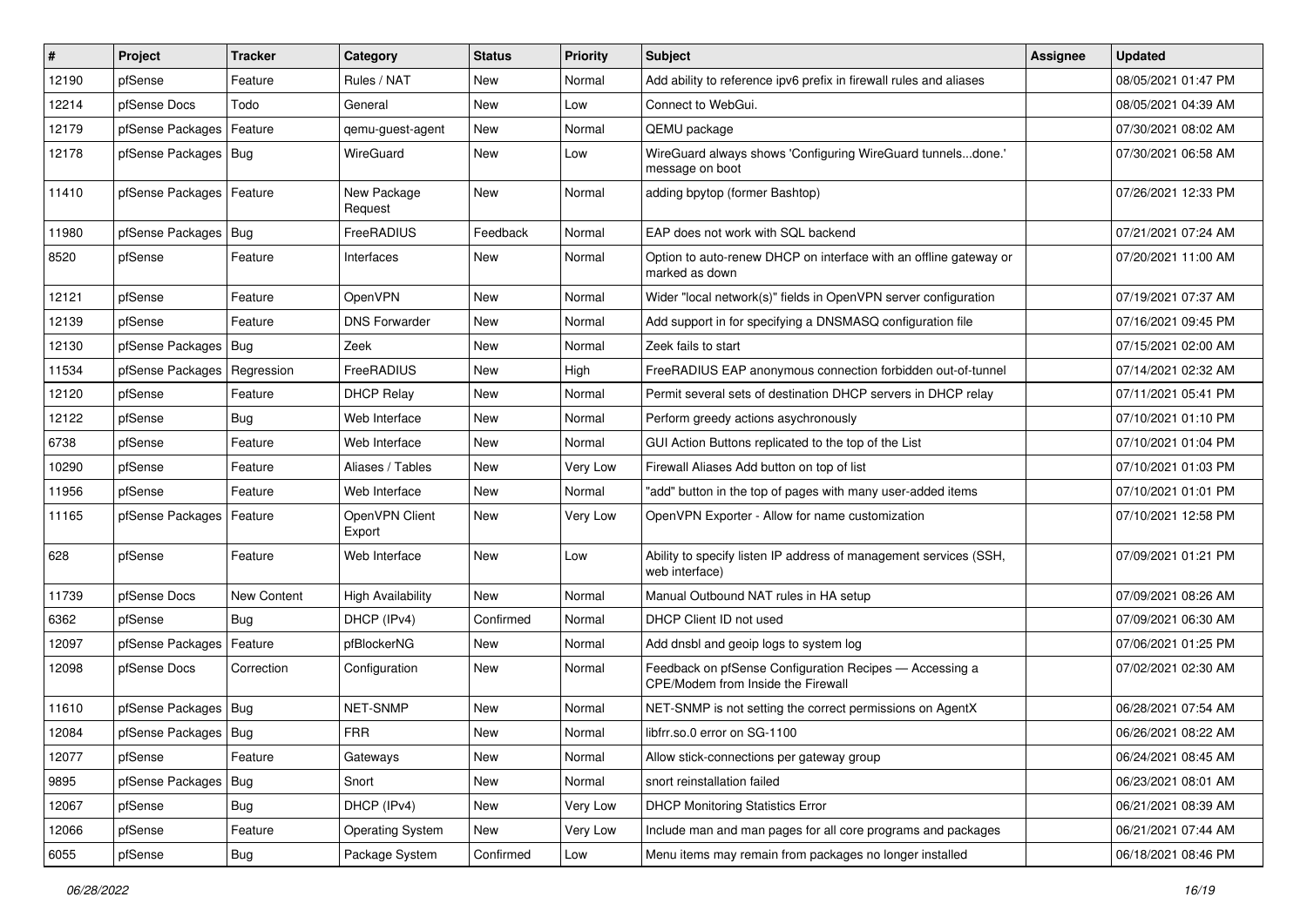| #     | <b>Project</b>             | <b>Tracker</b> | Category                | <b>Status</b> | <b>Priority</b> | <b>Subject</b>                                                                                 | Assignee | <b>Updated</b>      |
|-------|----------------------------|----------------|-------------------------|---------------|-----------------|------------------------------------------------------------------------------------------------|----------|---------------------|
| 12063 | pfSense Docs               | Todo           | Dynamic DNS             | New           | Normal          | Feedback on Services - Dynamic DNS - Configuring RFC 2136<br>Dynamic DNS updates               |          | 06/18/2021 06:24 PM |
| 12055 | pfSense                    | Feature        | Virtual IP Addresses    | Feedback      | Normal          | Option to disable XMLRPC Sync for Loopback Virtual IPs                                         |          | 06/18/2021 09:05 AM |
| 12056 | pfSense                    | <b>Bug</b>     | Logging                 | <b>New</b>    | Normal          | Filterlog says "Unknown Option %u"                                                             |          | 06/18/2021 05:51 AM |
| 12025 | pfSense                    | Todo           | Web Interface           | <b>New</b>    | Very Low        | Add 1:1 Validation to Notify Someone They are 1:1 NAT'ing an<br>Interface Address              |          | 06/11/2021 10:05 AM |
| 12013 | pfSense                    | Bug            | Logging                 | New           | Low             | Reading log data is inefficient in certain cases                                               |          | 06/08/2021 07:35 AM |
| 12009 | pfSense Packages           | Bug            | Zabbix                  | <b>New</b>    | Normal          | Zabbix Agent starts twice by /etc/rc.start packages                                            |          | 06/08/2021 01:35 AM |
| 11772 | pfSense Plus               | Feature        | Multi-WAN               | New           | Normal          | Layer 2 Tunnel Bonding Capability                                                              |          | 06/05/2021 03:27 PM |
| 11992 | pfSense                    | Bug            | Virtual IP Addresses    | Confirmed     | High            | GRE Tunnel - Does not work with a virtual IP as endpoint                                       |          | 06/04/2021 01:16 AM |
| 7779  | pfSense                    | Bug            | OpenVPN                 | New           | Normal          | Traffic crossing a site-to-site OpenVPN tunnel fails to fragment.                              |          | 06/02/2021 08:26 AM |
| 11974 | pfSense                    | Feature        | <b>XMLRPC</b>           | New           | Normal          | XMLRPC synchronization for igmmproxy settings                                                  |          | 05/29/2021 03:58 PM |
| 11963 | pfSense Packages           | Feature        | <b>FRR</b>              | <b>New</b>    | Normal          | Dynamically change OSPF interface costs on selected interfaces on<br><b>CARP</b> event         |          | 05/26/2021 04:13 AM |
| 11954 | pfSense                    | Feature        | <b>IGMP Proxy</b>       | <b>New</b>    | Normal          | Multicast limits                                                                               |          | 05/25/2021 12:36 AM |
| 11953 | pfSense                    | <b>Bug</b>     | <b>IGMP Proxy</b>       | <b>New</b>    | Normal          | XG-1541 crashes when igmpproxy is enabled and network<br>interfaces status change              |          | 05/24/2021 04:55 PM |
| 11944 | pfSense Docs               | Todo           | Packages                | <b>New</b>    | Normal          | Feedback on Packages - FRR Package - Bidirectional<br><b>Forwarding Detection</b>              |          | 05/21/2021 12:57 AM |
| 11936 | pfSense Packages   Bug     |                | <b>FRR</b>              | Incomplete    | High            | FRR does not connect BGP when using password                                                   |          | 05/19/2021 08:12 AM |
| 9238  | pfSense Packages   Feature |                | New Package<br>Request  | <b>New</b>    | Normal          | Add support for Zerotier                                                                       |          | 05/17/2021 01:58 PM |
| 11925 | pfSense                    | Bug            | OpenVPN                 | <b>New</b>    | Normal          | Calling-Station-Id always set to WAN IP                                                        |          | 05/14/2021 09:27 AM |
| 11921 | pfSense                    | Feature        | <b>DNS Resolver</b>     | <b>New</b>    | Very Low        | Feature Request: Compile unbound with EDNS Client Subnet (ECS)<br>module (--enable-subnet)     |          | 05/14/2021 07:29 AM |
| 6647  | pfSense                    | Todo           | Web Interface           | <b>New</b>    | Very Low        | <b>Enable Additional Security Headers</b>                                                      |          | 05/14/2021 01:09 AM |
| 11920 | pfSense Plus               | Feature        | Authentication          | New           | Normal          | SAML Authentication for pfSense (VPN and webConfigurator)                                      |          | 05/14/2021 12:56 AM |
| 11802 | pfSense Packages           | Bug            | FreeRADIUS              | <b>New</b>    | Normal          | FreeRADIUS sync                                                                                |          | 05/10/2021 04:18 AM |
| 10671 | pfSense                    | Bug            | <b>Operating System</b> | <b>New</b>    | Normal          | pfsense 2.4.5_1 does not boot on Gen2 2012R2 HyperV VM                                         |          | 05/09/2021 06:39 AM |
| 11898 | pfSense Packages   Bug     |                | apcupsd                 | New           | Normal          | PHP error from apcupsd dashboard widget                                                        |          | 05/07/2021 09:12 AM |
| 11890 | pfSense Packages   Feature |                | New Package<br>Request  | New           | Normal          | Browser-based "clientless" VPN                                                                 |          | 05/05/2021 07:26 AM |
| 5331  | pfSense                    | Feature        | IPsec                   | New           | Normal          | IPSec table for tuning strongswan.conf                                                         |          | 05/05/2021 12:10 AM |
| 11763 | pfSense Packages   Bug     |                | Status_Monitoring       | New           | Normal          | Traffic graphs refresh issue                                                                   |          | 05/03/2021 09:44 AM |
| 11876 | pfSense                    | Feature        | Hardware / Drivers      | New           | Normal          | OpenSSL does not use QAT acceleration on pfSense Plus<br>21.02-RELEASE-p1 or 21.05-DEVELOPMENT |          | 05/03/2021 08:02 AM |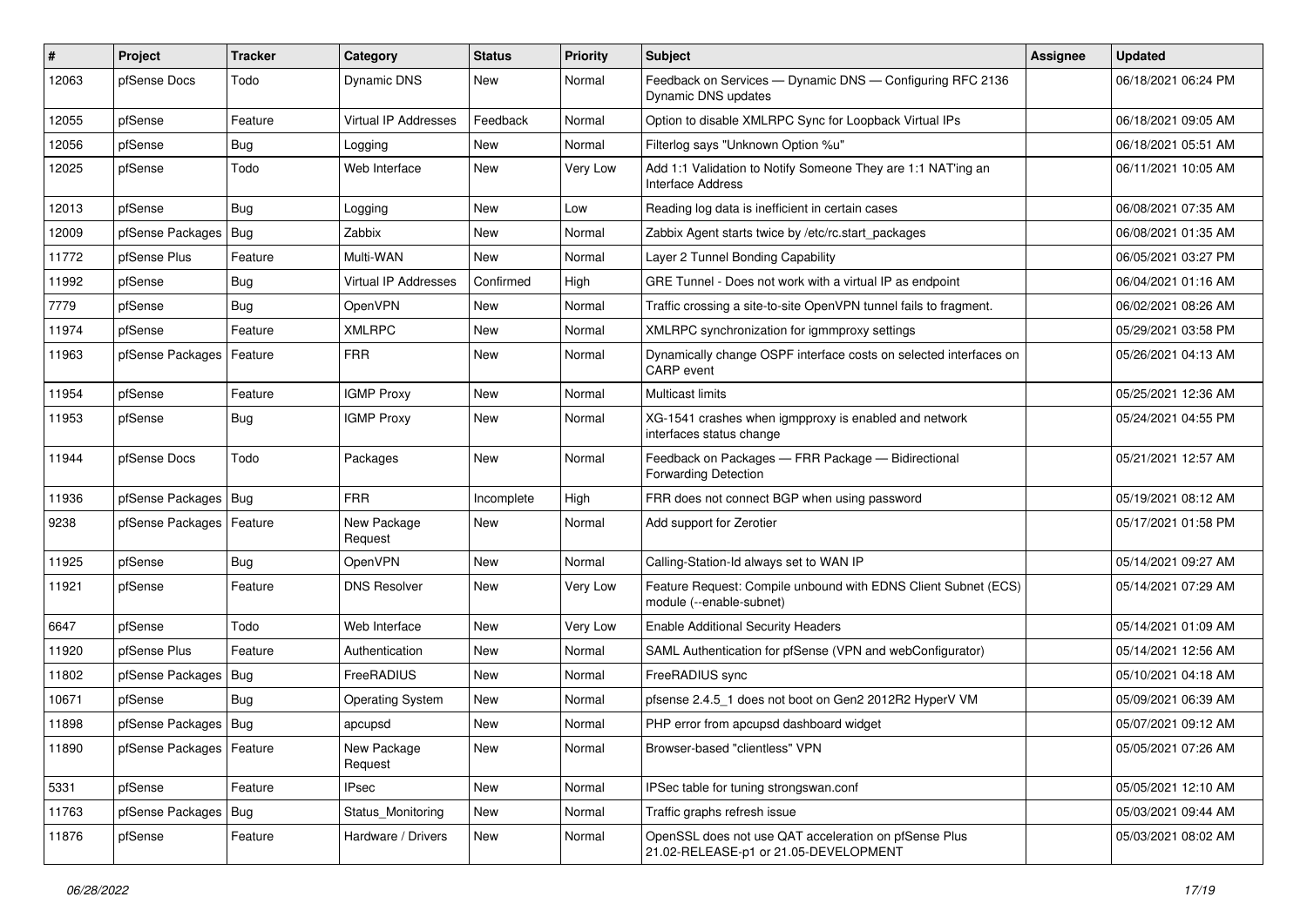| $\vert$ # | Project                    | <b>Tracker</b> | Category                                 | <b>Status</b> | <b>Priority</b> | Subject                                                                                                  | <b>Assignee</b> | <b>Updated</b>      |
|-----------|----------------------------|----------------|------------------------------------------|---------------|-----------------|----------------------------------------------------------------------------------------------------------|-----------------|---------------------|
| 11262     | pfSense                    | Feature        | Rules / NAT                              | New           | Normal          | Time Based Rules - selects all days in the current month                                                 |                 | 04/27/2021 12:32 PM |
| 11280     | pfSense                    | Todo           | WireGuard                                | <b>New</b>    | Normal          | Add WireGuard to ALTQ list                                                                               |                 | 04/27/2021 12:32 PM |
| 7201      | pfSense                    | Feature        | <b>NTPD</b>                              | New           | Normal          | NTP Support multiple GPS reference clocks                                                                |                 | 04/27/2021 12:31 PM |
| 8330      | pfSense                    | Feature        | DHCP (IPv4)                              | <b>New</b>    | Normal          | add options for ddns-local-address statements                                                            |                 | 04/27/2021 12:31 PM |
| 11856     | pfSense                    | Feature        | Diagnostics                              | <b>New</b>    | Normal          | Replace/add Alias or DNS names for known LAN addresses in the<br>State table                             |                 | 04/27/2021 08:01 AM |
| 11848     | pfSense Packages   Bug     |                | Squid                                    | <b>New</b>    | Normal          | Issue with squid cache download speed                                                                    |                 | 04/23/2021 09:30 PM |
| 11841     | pfSense Packages           | Bug            | <b>FRR</b>                               | <b>New</b>    | Normal          | FRR access lists default bahavior changed to permit by default                                           |                 | 04/22/2021 09:52 AM |
| 11835     | pfSense Packages   Bug     |                | <b>FRR</b>                               | New           | Normal          | FRR OSPF redistributed connected routes disappearing                                                     |                 | 04/22/2021 07:11 AM |
| 11837     | pfSense Packages   Feature |                | <b>FRR</b>                               | <b>New</b>    | Low             | Increase field length of FRR Networks in Access Lists and Prefix<br>Lists                                |                 | 04/22/2021 07:10 AM |
| 11826     | pfSense Packages   Feature |                | <b>ACME</b>                              | <b>New</b>    | Normal          | Preserve acme SAN Method parameters for new cert creations                                               |                 | 04/20/2021 02:02 PM |
| 11823     | pfSense Packages           | Feature        | <b>FRR</b>                               | <b>New</b>    | Normal          | Route handling enhancements                                                                              |                 | 04/19/2021 06:23 PM |
| 8831      | pfSense                    | Bug            | IPv6 Router<br>Advertisements<br>(RADVD) | <b>New</b>    | Very High       | Radvd causes latency spikes                                                                              |                 | 04/19/2021 04:51 AM |
| 11786     | pfSense                    | Bug            | <b>Services</b>                          | <b>New</b>    | Normal          | SSH incomplete setup and startup fail while recovering XML backup<br>in a fresh install of pfSense 2.5.0 |                 | 04/17/2021 01:36 PM |
| 11749     | pfSense Packages           | Feature        | pfBlockerNG                              | <b>New</b>    | Normal          | Option to disable NAT rule creation                                                                      |                 | 04/06/2021 11:45 PM |
| 11784     | pfSense Packages           | Feature        | squidguard                               | <b>New</b>    | Normal          | squidguard auto update blacklist option                                                                  |                 | 04/06/2021 01:53 AM |
| 11777     | pfSense Packages           | Bug            | Unbound                                  | <b>New</b>    | Very Low        | Input validation prevents DNS Resolver from being disabled                                               |                 | 04/05/2021 05:51 PM |
| 11770     | pfSense Plus               | <b>Bug</b>     | Hardware / Drivers                       | <b>New</b>    | Normal          | Pantech UML295 USB Modem No Longer Functional                                                            |                 | 04/01/2021 11:28 AM |
| 11761     | pfSense                    | Bug            | L <sub>2</sub> TP                        | <b>New</b>    | Normal          | L2TP/IPsec VPN : PPP LCP negotiation occurs before user<br>authentication                                |                 | 03/31/2021 04:52 AM |
| 11757     | pfSense                    | Feature        | <b>XMLRPC</b>                            | <b>New</b>    | Normal          | Allow XMLRPC sync to bypass default auth server in favor of local<br>database                            |                 | 03/30/2021 03:18 PM |
| 11731     | pfSense                    | <b>Bug</b>     | Hardware / Drivers                       | New           | Normal          | Missing support for Realtek USB NICs                                                                     |                 | 03/30/2021 04:32 AM |
| 11724     | pfSense                    | <b>Bug</b>     | Package System                           | <b>New</b>    | Normal          | Packages unexpectedly removed when changing update branches                                              |                 | 03/29/2021 08:09 AM |
| 11730     | pfSense                    | <b>Bug</b>     | Web Interface                            | <b>New</b>    | Normal          | Improve visibility of option selections in dark themes                                                   |                 | 03/25/2021 09:38 PM |
| 11717     | pfSense                    | <b>Bug</b>     | Rules / NAT                              | New           | Normal          | Incorrect port forwarding rules if Destination port alias is not equal to<br>Redirect target port alias  |                 | 03/22/2021 06:06 AM |
| 11149     | pfSense                    | Bug            | <b>DHCP Relay</b>                        | New           | Normal          | DHCP relay won't start with DHCP server behind gateway                                                   |                 | 03/22/2021 05:13 AM |
| 11715     | pfSense                    | Bug            | OpenVPN                                  | New           | Normal          | OpenVPN MTU                                                                                              |                 | 03/22/2021 01:35 AM |
| 11714     | pfSense Docs               | New Content    | <b>High Availability</b>                 | New           | Normal          | Feedback on Troubleshooting - Troubleshooting High Availability<br><b>DHCP Failover</b>                  |                 | 03/21/2021 05:58 PM |
| 11604     | pfSense                    | Feature        | WireGuard                                | New           | Normal          | WireGuard Dynamic Listen Port Randomization                                                              |                 | 03/19/2021 10:59 AM |